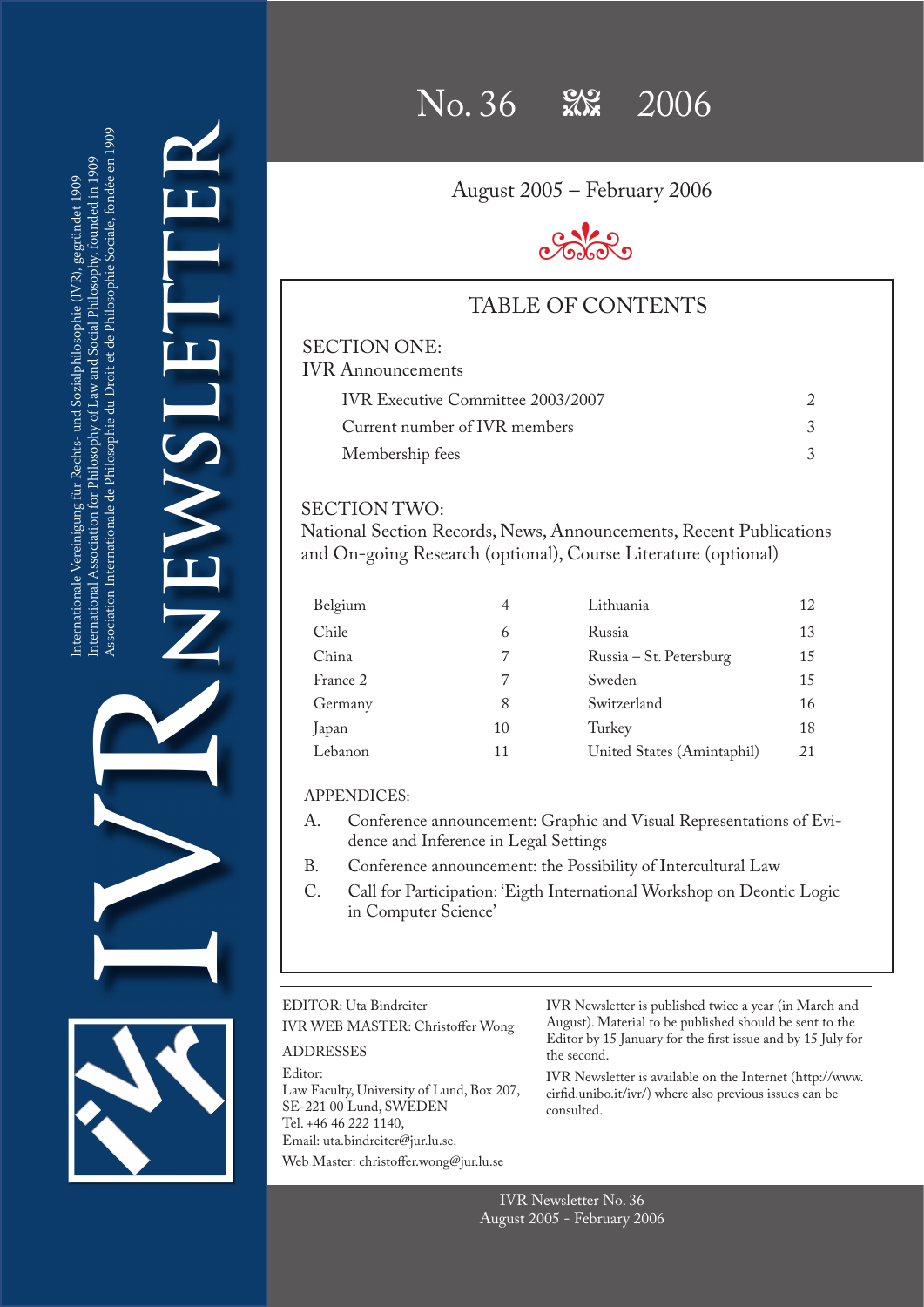## IVR Executive Committee 2003/2007

### *President:*

Aleksander Peczenik† (Sweden)

### *Vice-presidents:*

Manuel Atienza (Spain) Paolo Comanducci (Italy) Yasutomo Morigiwa (Japan) Marek Zirk-Sadowski (Poland)

#### *Honorary Presidents:*

Aulis Aarnio (Finland) Junichi Aomi (Japan) Norberto Bobbio† (Italy) Arthur Kaufmann† (Germany) Hermann Klenner (Germany) Enrico Pattaro (Italy) Miguel Reale (Colombia) Carl Wellman (USA) Arthur F. Utz† (Switzerland)

#### *Other Members:*

Robert Alexy (Germany) Fernando Atria (Chile) Brenda Baker (Canada) Alexander Bröstl (Slovakia) Eugenio Bulygin (Argentina) Tom Campbell (Australia) Chongko Choi (Korea) Slim Laghmani (Tunisia) Burton Leiser (USA) Kevät Nousiainen (Finland) Sandra Marshall (United Kingdom) Rolando Tamayo y Salmorán (Mexico) Yan Thomas (France) Zhang Wenxian (China) Pauline Westerman (Netherlands)

### *Secretary-General:* Christian Dahlman (Sweden)

### *Treasurer:*  Christoffer Wong (Sweden)

*Editor of the IVR Newsletter:*  Uta Bindreiter (Sweden)

### *Address of IVR Authorities (2003-2007):*

### IVR, Lund University, Faculty of Law,

Box 207, SE-221 00 Lund, Sweden. E-mail: peczenik@jur.lu.se

### *Personal Addresses:*

Secretary-General:

Christian Dahlman Lund University, Faculty of Law Box 207, SE-221 00 Lund, Sweden Tel. +46 (0)46 2221031 E-mail: christian.dahlman@jur.lu.se

#### Treasurer:

Christoffer Wong Lund University, Faculty of Law Box 207, SE-221 00 Lund, Sweden Tel. +46 (0)46 2221038 E-mail: christoffer.wong@jur.lu.se

Editor of the IVR Newsletter: Uta Bindreiter Lund University, Faculty of Law Box 207, SE-221 00 Lund, Sweden Tel. +46 (0)46 2221140 E-mail: uta.bindreiter@jur.lu.se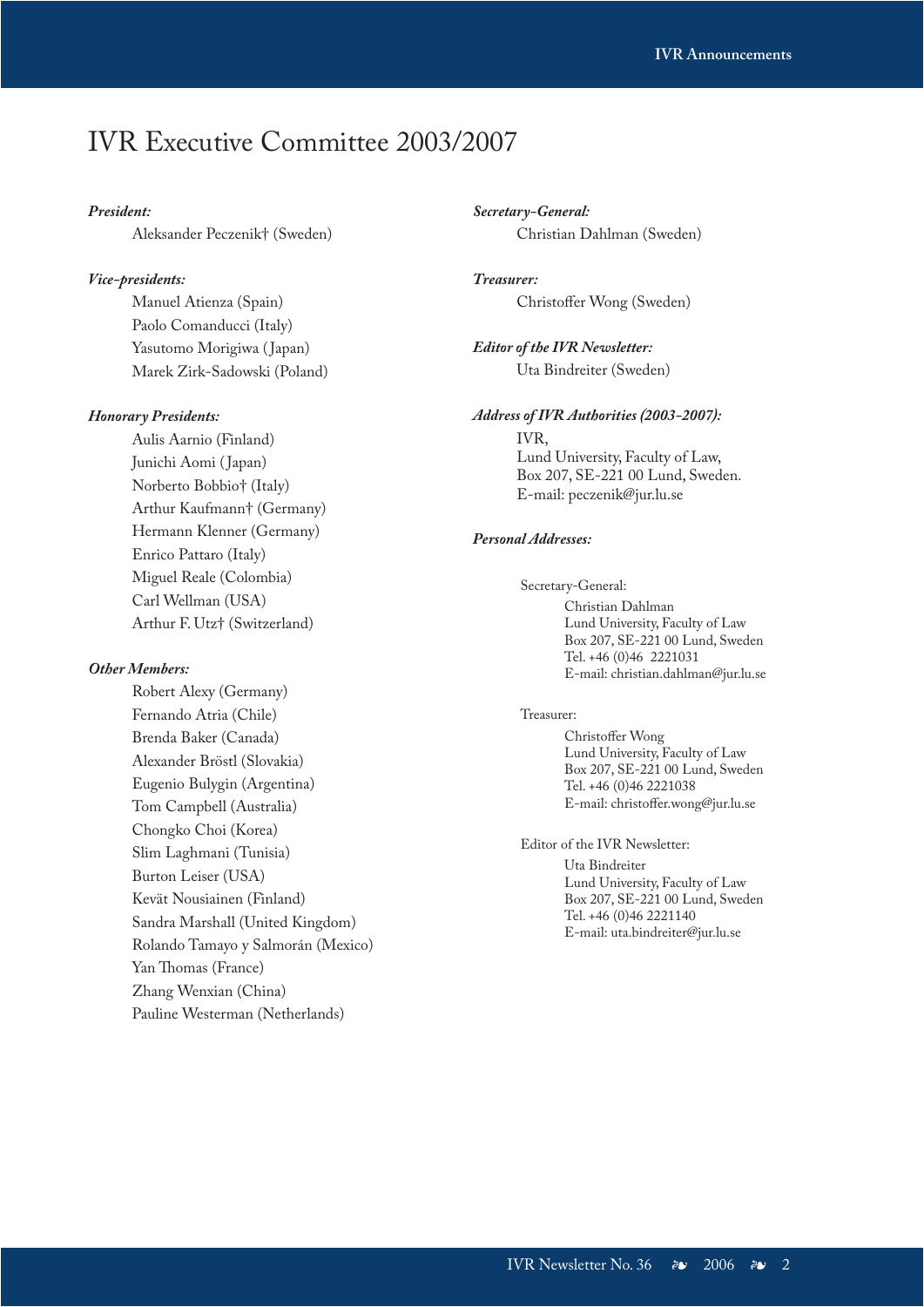### **Current Number of IVR Members:**

Upon request, the number of individual IVR members has been estimated to be about 1,500.

### **Membership Fees:**

The membership due National Section is 15 USD per person per annum, half of which is retained by the National Section. In practice, therefore, the amount sent to IVR should be *7.50 USD per person per annum*. The account details of the IVR bank account are as follows:

SEB Bank, Box 97, 22100 Lund, Sweden. For the credit of Account Number 5624 33 006 84

(The first four digits of the Account Number is also the clearing number)

*SWIFT:* ESSESESS – *IBAN:* SE74 5000 0000 0562 4330 0684

Holder: IVR (Föreningen för 21a världskongress, organization number 846502-5081)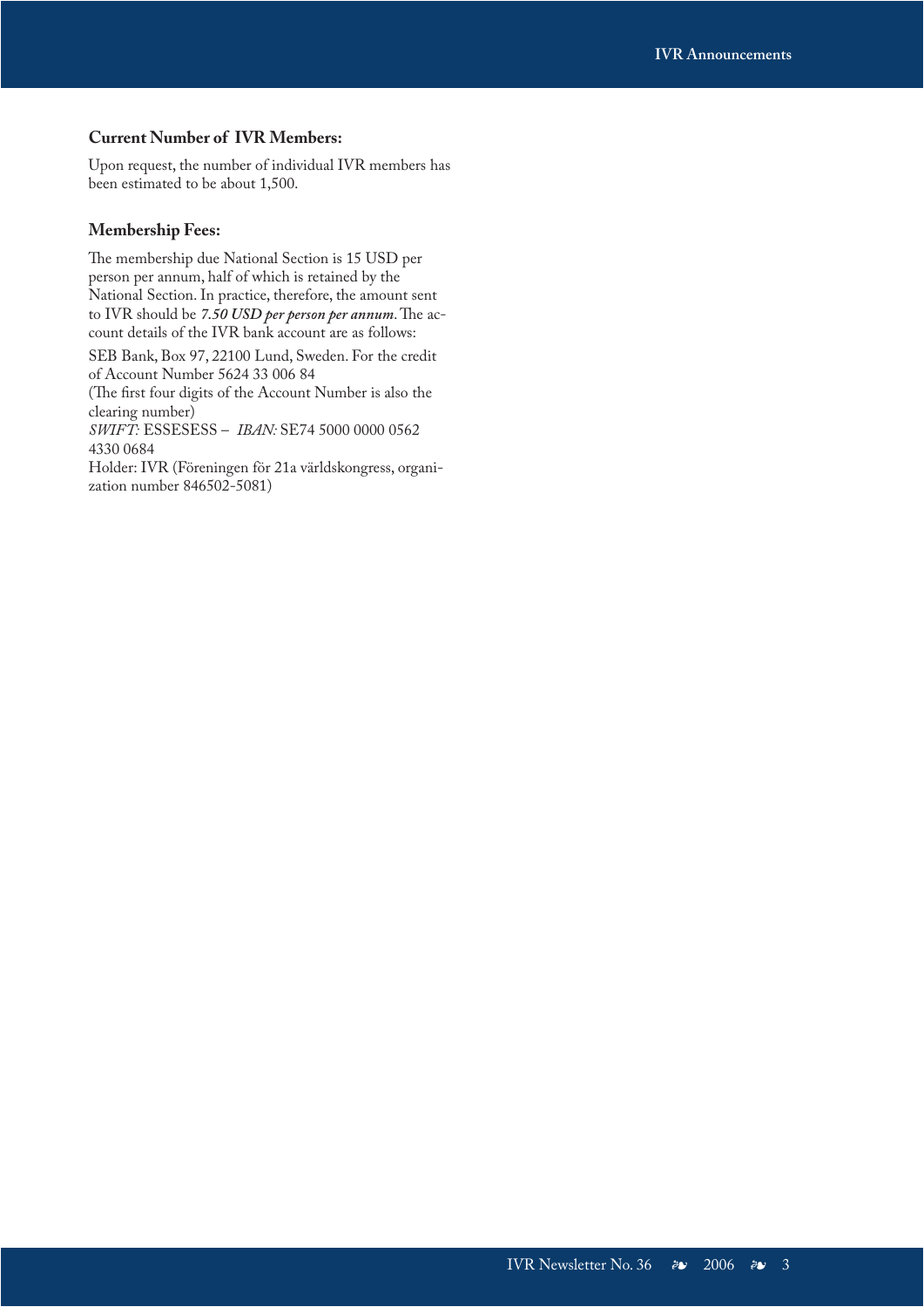### **BELGIUM**

IVR Belgian National Section



### **RECORDS**

- j President: *Prof. Mark van Hoecke* markvvanhoecke@kubrussel.ac.be mark.van.hoecke@pandora.be
	- Secretaries: *Laurent De Sutter Luc Wintgens*

### Information about research in the fields of legal *theory and legal and social philosophy*

**1. Séminaire interdisciplinaire d'études juridiques (Facultés universitaires Saint-Louis, Brussels)**

### *Publications*

A.BAILLEUX, *La compétence universelle au carrefour de la pyramide et du réseau. De l'expérience belge à l'exigence d'une justice pénale transnationale*, Bruxelles, Bruylant, 2005.

H.DUMONT, F.OST, S.VAN DROOGHENBROECK, *La responsabilité, face cachée des droits de l'homme*, Bruxelles, Bruylant, 2005.

*Le concept de droit* (H.L.A.HART), traduction française de la nouvelle édition (avec une nouvelle postface) par M.van de KERCHOVE, Bruxelles, FUSL, 2005.

M.van de KERCHOVE, *Quand dire, c'est punir. Essai sur le jugement pénal*, Bruxelles, FUSL, 2005.

F.OST & M. van de KERCHOVE, *De la Pyramide au réseau ? Pour une théorie dialectique du droit*, Bruxelles, FUSL, 2003.

F.OST, *Raconter la loi. Aux sources de l'imaginaire juridique*, Paris, Odile Jacob, 2004.

F.OST, *Sade et la loi*, Paris, Odile Jacob, 2005.

*Revue interdisciplinaire d'études juridiques,* publication des numéros 2005. 54 et 2005. 55.

### **2. Centre Perelman de Philosophie du Droit (Université Libre de Bruxelles). Center Perelman for Legal Philosophy (Free University Brussels – ULB)**

The Center Perelman for Legal Philosophy, research unit of the (francophone) Free University of Brussels (ULB), conducted a four-year research program on civil society. The Center started in 2004-2005 a new research program on corporate social responsibility. In the context of these research programs, the members of the Center published the following studies:

BELLAL, S., BERNS, T., CANTELLI, F., FANIEL, J. (coord.), *Syndicats et société civile: des liens à (re)découvrir*, Brussels, Labor, 2003.

BERNS, T., *Le droit saisi par le collectif, Brussels, Bruylant*, "Droits, territoires, cultures", 2004.

BERNS, T., DOCQUIR, P.-F., FRYDMAN, B., HEN-NEBEL, L., LEWKOWICZ, G., *Corégulation et entreprise responsable*, Brussels, Bruylant, "Penser le droit", (to be published in May 2006).

FRYDMAN, B. (ed.), La société civile et ses droits, Brussels, Bruylant, "Penser le droit", 2004.

In addition, the *Center Perelman for Legal Philosophy* members published studies dealing with specific issues of legal philosophy and human rights. The leading publications are:

ALLARD, J., BERNS T. (dir.), *Humanités*, Brussels, Ousia, 2005.

ALLARD, J., GARAPON, A., *Les juges dans la mondialisation. La nouvelle révolution du droit*, Paris, Seuil, "La république des idées", 2005.

BERNS, T., *Souveraineté et gouvernementalité. Lectures du politique à partir de Bodin*, Paris, Léo Scheer, « Non et non », 2005.

BERNS, T., DUPONT, J.-C. K., XIFARAS, M., *Philosophie de l'impôt*, Brussels, Bruylant, "Penser le droit", 2006 (to be published in April 2006).

BRIBOSIA, E., HENNEBEL, L. (eds.), *Classer les droits de l'homme*, Brussels, Bruylant, "Penser le droit", 2004.

FRYDMAN, B., *Le sens des lois. Histoire de l'interprétation et de la raison juridique*, Paris – Brussels, L.G.D.J. – Bruylant, 2005.

HAARSCHER, G., translation and presentation of CHRISTIE, G., *L'auditoire universel dans l'argumentation juridique*, Brussels, Bruylant, "Penser le droit", 2005.

### **3. Law Faculty Katholieke Universiteit Brussel**  (Center for Legal Theory and Center for **Legislation, Regulation and Legisprudence)**

In 2005 a number of new research projects were set up. Dr. Bart Du Laing joined the staff of the K.U.B. law faculty in order to work on a project on the biological origins of contract law. The project is financed by the *Fonds voor Wetenschappelijk Onderzoek Vlaanderen*. Prof. Van Hoecke is promotor of this project.

Since a couple of years, the *Center for Legislation, Regulation and Legisprudence* attracts scholars for Ph D work in the field of legal theory that focuses on the theory of legislation. The current projects, supervised by prof. Luc Wintgens, are: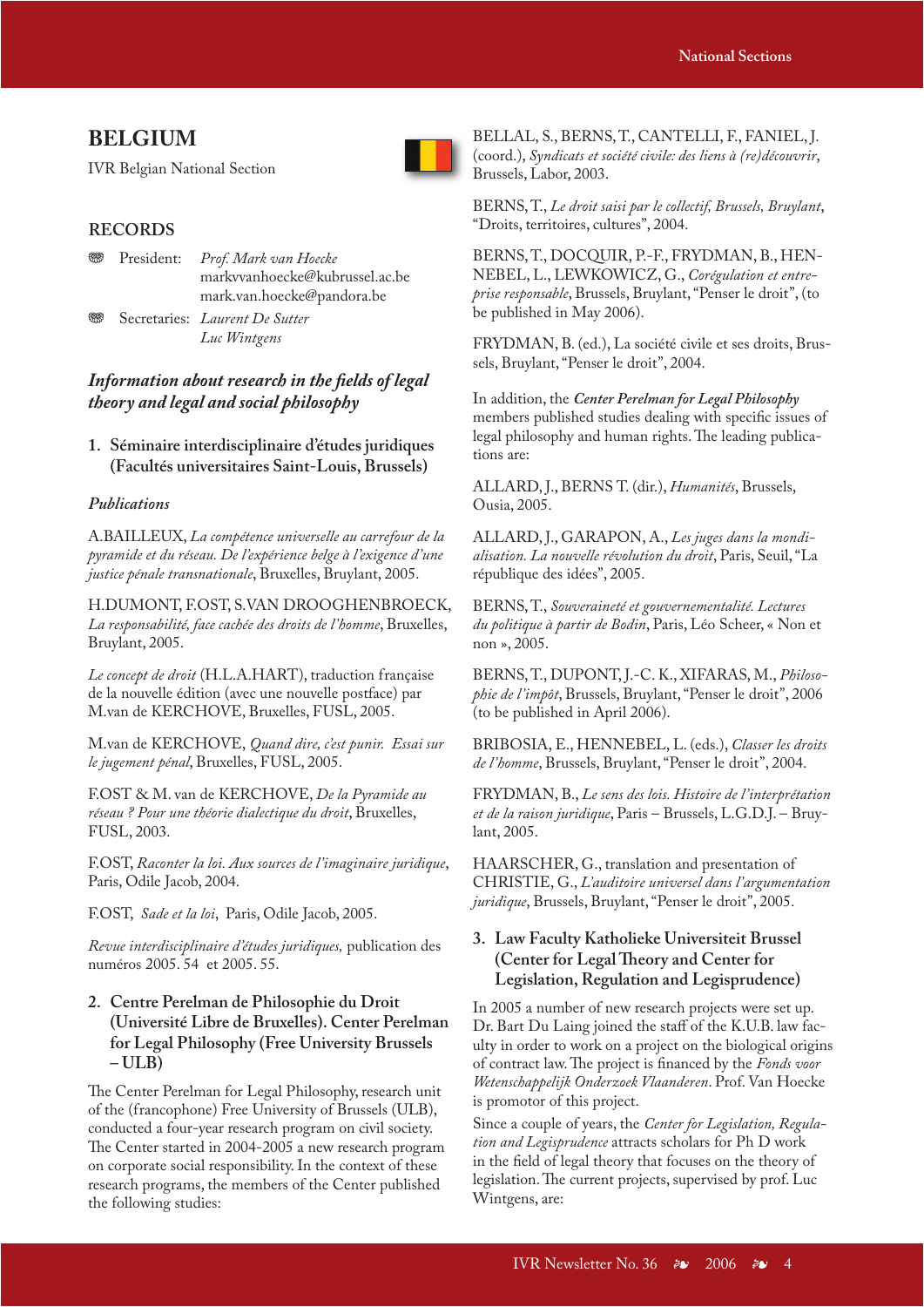Mircea Cojanu (University of Bucarest & European Academy of Legal Theory), *L'approche non-justificationiste de la validité juridique. Pour une autre rationalité du droit européen* (from October 2005).

As from February 1, Wojtjech Cyrul (Cracow University *&* European Academy of Legal Theory) will join the Center for Legal Theory. Dr. Cyrul will work on the idea of dialogical validity in law.

Pieter Dehon (Vrije Universiteit Brussel), *De rechtswijsgerige en rechtstheoretische grondslag van de moderne staat in relatie met het recht vanuit de recente politiek-wijsgerige literatuur* [Political and theoretical foundations of the modern state) (from september 2003). This project runs in cooperation with the *Vrije Universiteit Brussel* (Flemish Free University of Brussels) (prof. Serge Gutwirth).

Jarmo Lätheenmäki (University of Helsinki *&* European Academy of Legal Theory), *Strategic Actions in Law Making and Moral Ethical Dimensions of Labour Agreements* (from July 2005).

Juliane Ottmann (Freie Universität Berlin & European Academy of Legal Theory) *The Concept of Solidarity in National, European and International Law. An Interdisciplinary and Comparative Study of the Theory of Solidarity* (from January 2005).

Philippe Thion (Universiteit Gent & European Academy of Legal Theory), *Alternatives for Legal Regulation* (from October 2004).

In the last few years, research in the Center of Legal Theory has mainly been focused on Theory of Comparative Law. A major publication in this field has been:

Mark Van Hoecke (ed.), *Epistemology and Methodology of Comparative Law*, Oxford: Hart Publishing, 2004 (publication of papers presented at the Brussels Conference in October 2002)

During the IVR-congress in Granada, the CLRL organised, as in Lund, a special workshop on Legisprudence. Some 15 speakers presented a contribution. Their work will be published as a book by Ashgate by the end of 2006. This was the second special workshop on this topic. The first was organised in Lund in 2003. As a result of this international cooperation a volume in the series Applied Legal Philosophy was published with the title *The Theory and Practice of Legislation. Essays in Legisprudence*. A new special workshop is planned for the Cracow congress in 2007.

More information on these and other activities can be found at www.clrl.be.

#### *Some recent publications:*

Wintgens, L.J., "Legisprudence as a New Theory of Legislation", *Ratio Juris. An International Journal of Jurisprudence and Philosophy of Law*, 2006, 1-25.

Wintgens, L.J., "The Fragile Universality of Legalism. Universality of Validity and the Contingency of Law in Rousseau", *Rechtshteorie. Zeitschrift für Logik, Methodenlehre, Kybernetik und Soziologie des Rechts*, 2006.

Wintgens, L.J. (ed.), *The Process of Legisprudence. New Essays in Legisprudence in Applied Legal Philosophy,* Aldershot, Ashgate, 2006, 300 p. (in print)

Wintgens, L.J. (ed.), *The Theory and Practice of Legislation: Essays in Legisprudence in Applied Legal Philosophy,* Aldershot, Ashgate, 2005, 352 p.

### **4. Law, Sciences, Technology & Society research group (Vrije Universiteit Brussel)**

The Law, Sciences, Technology & Society research group of the Vrije Universiteit Brussel, headed by Prof. Dr. Serge Gutwirth (www.vub.ac.be/LSTS), is currently carrying out inter-university and interdisciplinary research on the theme "The Loyalties of Knowledge: Positions and Responsibilities of Sciences and Scientists in a Democratic Constitutional State" (www.imbroglio.be). It is financed by the Belgian State, Office of Scientific Policy. Partners: Bruno Latour (Ecole des Mines, Paris, France), Isabelle Stengers (Université Libre de Bruxelles), Koen Raes (Universiteit Gent), François Mélard (Université de Liège), Mireille Hildebrandt (Erasmus Universiteit Rotterdam, The Netherlands).

This research encompasses several work-packages dedicated to the legal theoretical aspects of the theme, and which have given birth to an important number of publications. The most important so far is: F. Audren and L. De Sutter (Eds.), *Pratiques cosmopolitiques du droit*, special issue of Cosmopolitiques, nr. 8, 2005 – with contributions of Bruno Latour, Isabelle Stengers, Ulrich Beck, François Ost, Serge Gutwirth and others. L. De Sutter is also putting the finishing touch on his PhD, *Politics of Representation. Essay on the Legal Construction of Publics*.

In collaboration with the Belgian section of the IVR, LSTS has also given birth to a joint seminar dedicated to the question : "Is Legal Thinking a Practice?" This seminar, that started on September 2005, will continue up to June 2007. Guest speakers so far include: Isabelle Stengers (Université Libre de Bruxelles), Serge Gutwirth (Vrije Universiteit Brussel), François Ost (Facultés Universitaires St.-Louis), Alain Papaux (Univ. of Lausanne, Switzerland), Juha Karhu (Univ. of Lapland, Finland), Peter Fitzpatrick (Birbeck College, London, United Kingdom), Pierre Legrand (McGill University, Québec), Laurent De Sutter (Vrije Universiteit Brussel), Bruno Latour (Ecoles des Mines, Paris, France). Other speakers expected soon: Alain Pottage (London School of Economics, United Kingdom), Frédéric Audren (Ecoles des Mines, Paris, France), Marie-Angèle Hermitte (EHESS, Paris, France), etc.

Proceedings of this two-years seminar will then be published (in English) – as well as a new lexicon of legal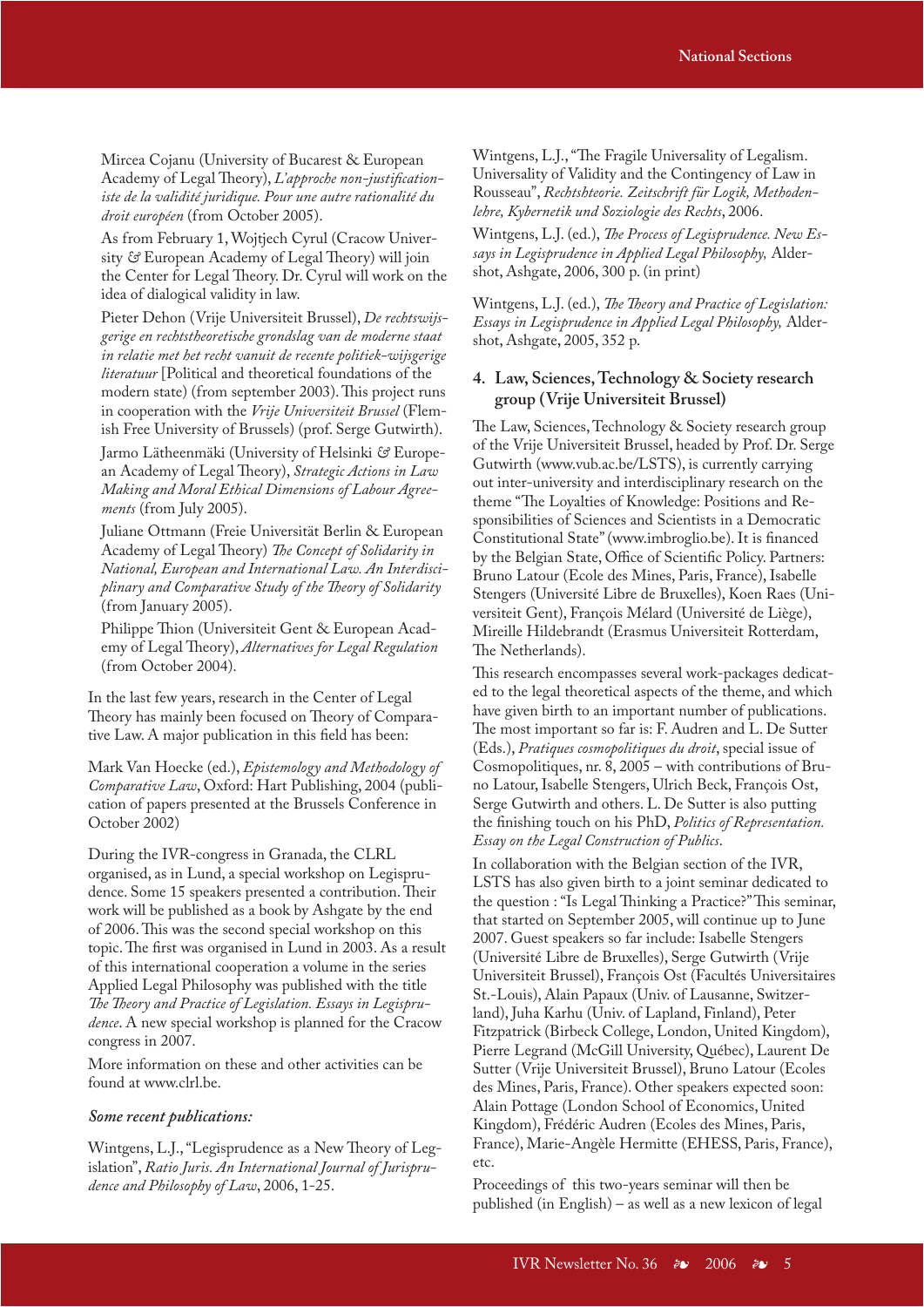theory, "100 mots pour commencer à penser la pratique du droit" (Paris, Les Empêcheurs de penser en rond, in preparation).

### *Some publications of LSTS :*

GUTWIRTH, S., *Privacy and the Information Age*, Lanham/Boulder/New York/Oxford, Rowman & Littlefield, 2002.

GUTWIRTH S., CLAES E., DUFF A. (Eds.), *Privacy and the Criminal Law*, Antwerp/Oxford, Intersentia, 2006.

GUTWIRTH S., DE HERT P., HILDEBRANDT M., *Implications of profiling on democracy and the rule of law,* Deliverable 7.4, FIDIS-Network of Excellence (EU 6th Framework Program) edited by M. Hildebrandt and S. Gutwirth, September 2005. Available at: http://www.fidis. net/fidis\_del.0.html#532

#### **5. Faculty of Law of the University of Antwerp**

In 2005 two new Ph.D. students started working: a) on concepts of European citizenship in European law (Tim Everaerts) and b) on how magistrates in the Belgian Court of Cassation understand their law creating function (Bram Goetschalckx).

In 2006 a research centre will be established under the direction of prof. Maurice Adams, in which the two research topics that have been developed in recent years will be further explored: a) the relation between law and ethics (with a focus on regulating end-of-life issues), b) the relation between law and politics (with a focus on the legitimacy of judging). To this end workshops will be organised, and contacts established between national and international research groups.

As of 2005, prof. Maurice Adams is editor in chief of the Ducth language journal Rechtsfilosofie en Rechtstheorie (Netherlands Journal for Philosophy of Law and Legal Theory).

#### *Some recent publications:*

ADAMS M., "H.L.A.Hart en de Theory of Obligation" Naar aanleiding van A Life of H.L.A.Hart",Nederlands Tijdschrift voor Rechtsfilosofie en Rechtstheorie (R.&R.) 2005, 283-301.

ADAMS M., "Cartesiaans motiveren?", Nederlands Juristenblad 2005, 1888-1889.

ADAMS M., "Law as integrity" in *IVR Encyclopae*dia of Jurisprudence, Legal Theory and Philosophy of Law, A.Peczenik (ed.). Zie http://encyclopedia.ivr2003.net

### **CHILE**

Chilean National Section of IVR

### **RECORDS**

```
j President: Agustín Squella Narducci 
   Universidad de Valparaíso
   Casilla 3325, Correo 3, 
   Valparaíso – Chile
   Fax 50 71 43
   E-mail: asquella@vtr.net
```
#### **CONTACT**

*Patricia Whittle*, pwhittle@presidencia.cl

### **ANNOUNCEMENT**

October 2006, Santiago, Chile: Second Chile-Argentina Meeting on Philosophy of Law and Social Philosophy, with the participation of experts of both countries (first Meeting in 2004, in Buenos Aires).

#### *Recent Publication:*

Special issue of *Revista de Ciencias Sociales*, number 49-59, University of Valparaíso, January 2006, in memoriam Jorge Millas, the most important Chilean philosopher of the XX Century.

For previous issues of that review (dedicated to Kelsen, Ihering, Savigny, Hart, Bobbio, Ross, Dworkin and Rawls), please turn to asquella@vtr.net.

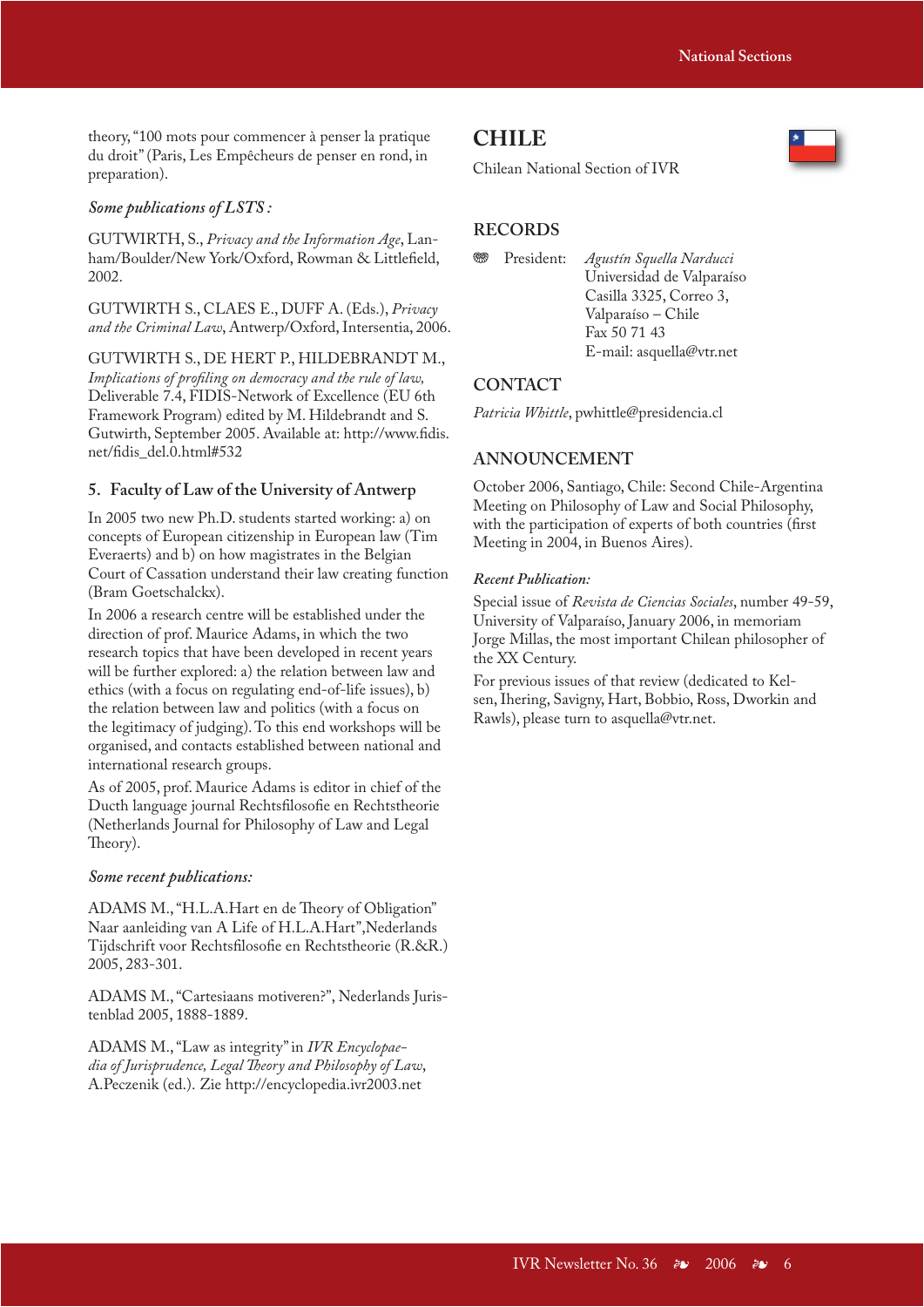### **CHINA**

Jurisprudence Institute of Chinese Law Society – JICLS/IVR China

### **RECORDS**

**<sup>889</sup>** President: *Prof. XU Xianming*, China University of Politics and Law

**WE Secretary General: Prof. LIU Zuoxiang, Institute**  of Law, Chinese Academy of Social Science. E-mail: liuzuoxiang@sina.com

### **CONTACT**

*Prof. ZHANG Qi*, Vice Secretary General Law Building, Law School, Peking University Beijing, 100871, P. R. China. E-mail: zhangqi@pku.edu.cn

### *News*

The 2005 annual conference of JICLS took place on November 19-20, 2005, in Guangzhou, on the topic "Constructing Harmonious Society and the Development of the Rule of Law in China".



### **FRANCE 2**



Société Française pour la Philosophie et la Théorie Juridiques et Politiques – SFPJ

### **RECORDS**

The officials of the SFPJ for the period 2006-2009 **<sup>®</sup>** Honorary Presidents: *Pr. Michel Troper* Pr. Yan Thomas  *Pr. Philippe Raynaud Pr. Jean-François Kervégan* j President: *Pr. Olivier Jouanjan* Professor of Public Law

 University of Robert Schuman of Strasbourg E-mail: olivier.jouanjan@urs.u-strasbg.fr

- **<sup>36</sup>** General Secretary: *Pr. Pierre Brunet* Professor of Public Law University Paris X Nanterre E-mail: pierre.brunet@u-paris10.fr
- j Treasurer (without change): *Pr. Carlos Pimentel,* Professor of Public Law University Versailles-Saint Quentin E-mail: carlosmiguelpimentel@hotmail.com

### **CONTACT**

*Pr. Pierre Brunet* E-mail: pierre.brunet@u-paris10.fr

*Copies to: Pr. Michel Troper* E-mail: troper@u-paris10.fr, and

*Pr. Eric Millard* E-mail: eric.millard@u-paris10.fr.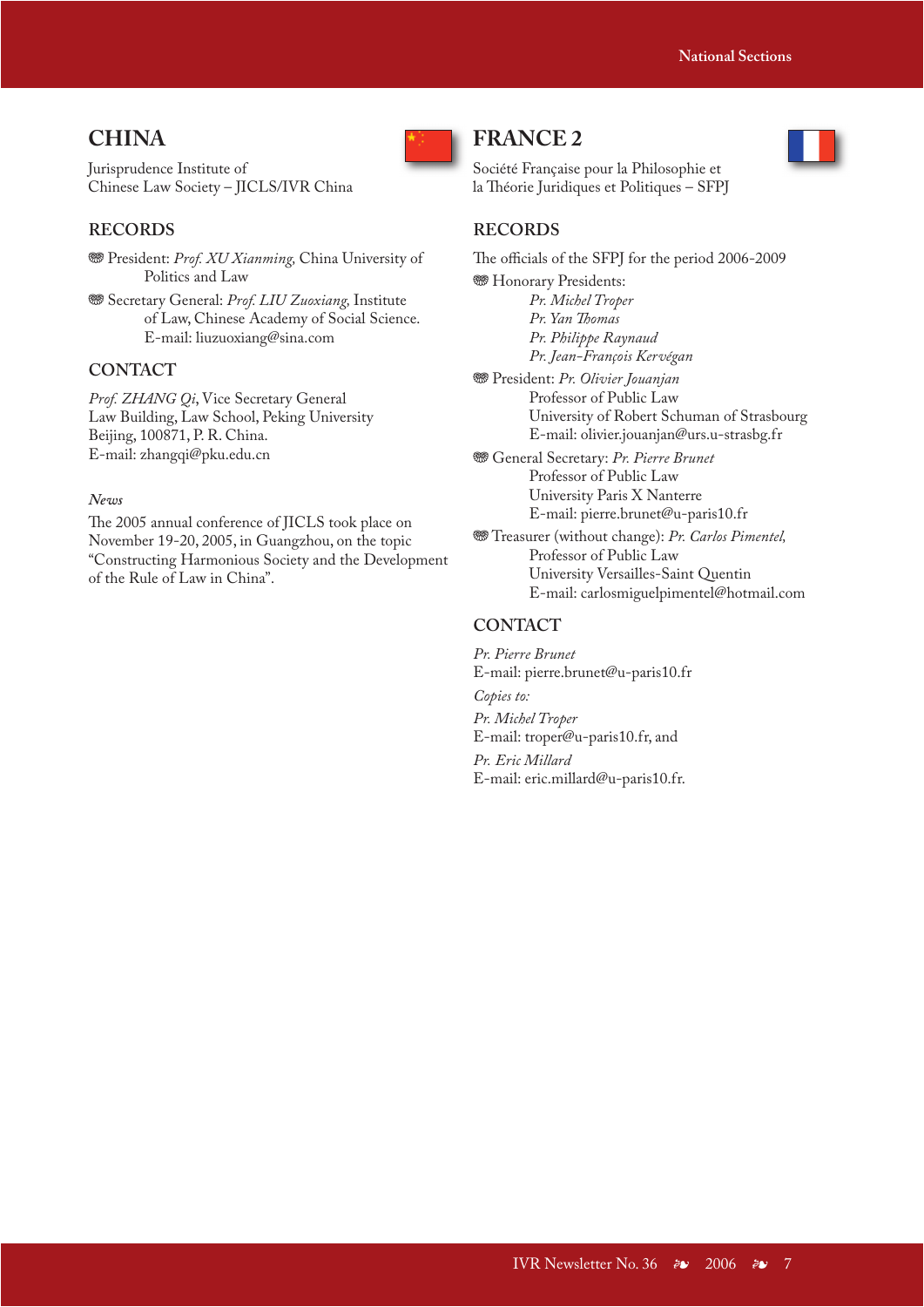### **GERMANY**

IVR Internationale Vereinigung für Rechtsund Sozialphilosophie Sektion Deutschland

### **RECORDS**

Executive Board:

j President: *Ulfrid Neumann* Institut für Kriminalwissenschaften und Rechtsphilosophie der Johann Wolfgang Goethe-Universität, Senckenberganlage 31-33, D-60054 Frankfurt/Main Tel.: 069 - 798-22921/2 Fax: 069 - 798-22204 E-mail: U.Neumann@jur.uni-frankfurt.de

j Vice-President and Treasurer: *Lorenz Schulz,* same address E-mail: L.Schulz@jur.uni-frankfurt.de

### **CONTACT**

*Prof. Dr. Lorenz Schulz* Tel.: 069 - 798-22921 Fax: 069 - 798-22204 E-mail: L.Schulz@jur.uni-frankfurt.de

*Homepage:* www.rechtsphilosophie.de

### **NEWS**

The next bi-annual conference of the German section will take place from 28th-29th Sept. 2006 at the University of Würzburg, organized by professor *Horst Dreier* and *Eric Hilgendorf*. The subject is "Kulturelle Identität(en) als Grund und Grenzen des Rechts". Speakers will be Reinhard Zimmermann, Karl Gabriel, Joachim Rückert, Thomas Gutmann, Tatjana Hörnle, Ulrich Haltern, Ansgar Hense, Friedrich Wilhelm Graf, Christian Schwarzenegger, Christine Schirrmacher, Uwe Volkmann and Christoph Möllers. For details see *www.rechtsphilosophie.de*.

The contributions to the bi-annual conference, held in Sept. 2004 at the University of Kiel, was published recently in 2005 by *Robert Alexy* as ARSP-Beiheft No. 104 ("Juristische Grundlagenforschung").

#### *Sub-Sections*

Sub-section/Study Group on "History of Ideas of Legal Phi*losophy"*

This IVR Study Group conducts bi-annual conferences. The next will take place in Sept. 2007 (for details see *www.rechtsphilosophie.de* or *www.arbeitskreis-ideengeschichte.uni-hd.de*).



#### *Junges Forum Rechtsphilosophie ( JFR)*

This initiative was founded in 1993 and holds annual conferences. The present speakers are: Dr. *Jochen Bung* (Frankfurt/Main) and *Carsten Becker* (Kiel). The contributions to the 11th and the 12th conference were published recently in 2005 by *Carsten Bäcker and Stefan Baufeld* as ARSP-Beiheft No. 103 ("Objektivität und Flexibilität im Recht"). The 13th conference will take place from 27th-28th Sept. 2006 in Würzburg on the topic of normativity, organized by *Brian Valerius*; for details see *www.rechtstheorie.de/jfr2006*.

### **RECENT PUBLICATIONS**

Alexy, Robert (Hrsg.), Juristische Grundlagenforschung. Tagung der Internationalen Vereinigung für Rechts- und Sozialphilosophie (IVR) vom 23. bis 25. Sept. in Kiel, 2005, 251 ARSP-Beiheft Bd.104.

Althaus-Grewe, Karin, Methodenlehre in der DDR-Rechtswissenschaft, 2004.

Bäcker, Carsten/Baufeld, Stefan (ed.), Objektivität und Flexibilität im Recht. Tagungen des Jungen Forums Rechtsphilosophie ( JFR) der IVR in Kiel im Sept. 2004 und in Hagen im Apr. 2005, 2005 ARSP-Beiheft Bd. 103.

Blaschke Ulrich/Förster Achim/Lumpp Stephanie/ Schmidt Judith (ed.), Sicherheit statt Freiheit? Staatliche Handlungsspielräume in extremen Gefährdungslagen, 2005.

Böckenförde, Ernst-Wolfgang, Sicherheit und Selbsterhaltung vor Gerechtigkeit: der Paradigmenwechsel und Übergang von einer naturrechtlichen zur positivrechtlichen Grundlegung des Rechtssystems bei Thomas Hobbes, 2004.

Brugger, Winfried, Das anthropologische Kreuz der Entscheidung in Politik und Ethik, 2005.

Brune, Guido, Menschenrechte und Menschenrechtsethos. Zur Debatte eine Ergänzung der Menschenrechte durch Menschenpflichten, 2005.

Brunkhorst Hauke/Costa Sérgio (ed.), Jenseits von Zentrum und Peripherie. Zur Verfassung der fragmentierten Weltgesellschaft, 2005.

Dreier, Horst (ed.), Rechts- und staatstheoretische Schlüsselbegriffe: Legitimität - Repräsentation - Freiheit. Symposion für Hasso Hofmann zum 70. Geburtstag, 2005.

Eckl, Andreas/Ludwig, Bernd (ed.), Was ist Eigentum? Philosophische Positionen von Platon bis Habermas, 2005.

Günther, Klaus, Schuld und kommunikative Freiheit. Studien zur personalen Zurechnung strafbaren Unrechts im demokratischen Rechtsstaat, 2005.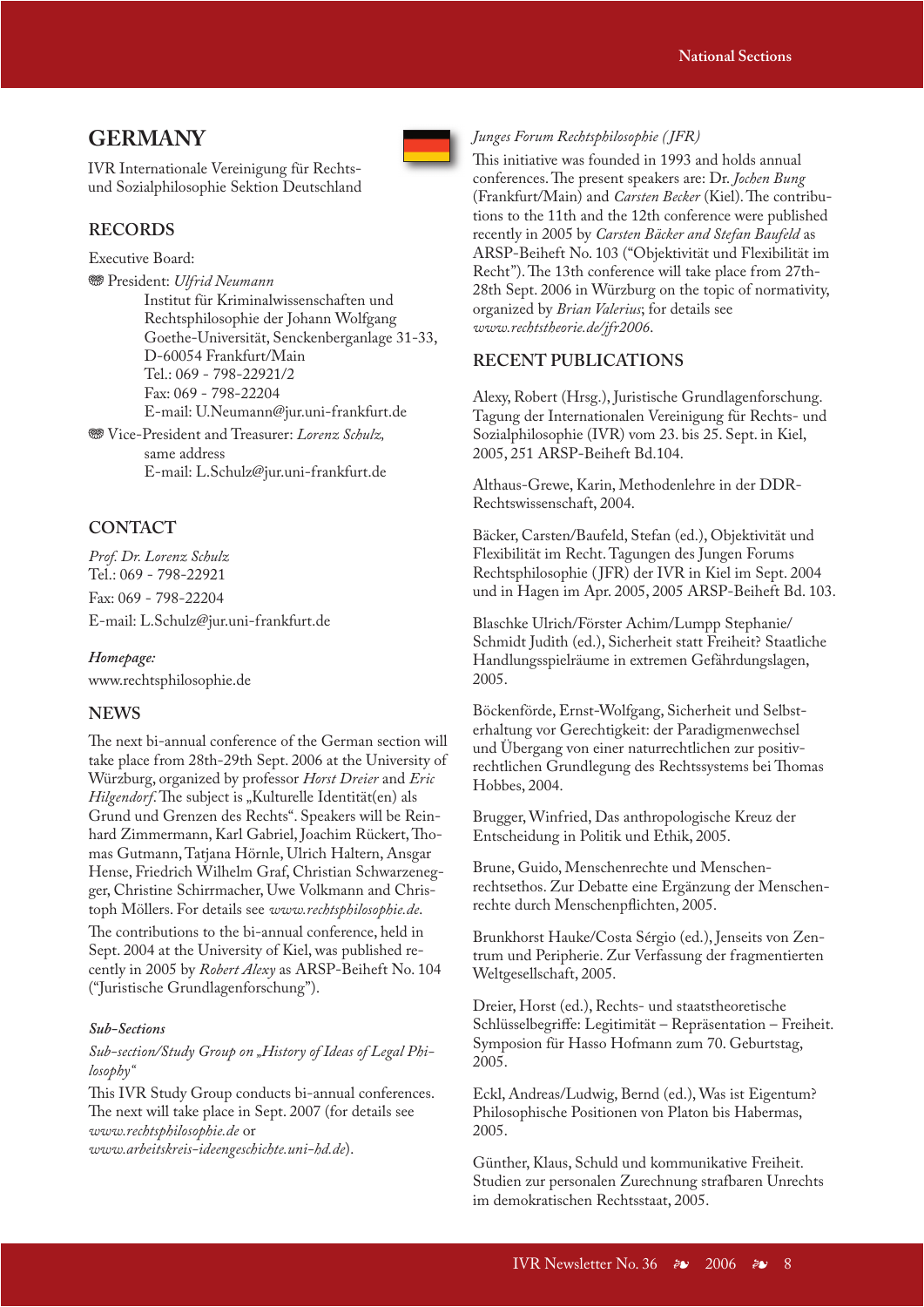Harke, Jan Dirk, Vorenthaltung und Verpflichtung. Philosophische Ansichten und ihr rechtshistorischer Hintergrund, 2005.

Hetz, Silke, Schutzwürdigkeit menschlicher Klone? 2005.

Hiebaum, Christian, Die Politik des Rechts: eine Analyse juristischer Rationalität, 2004.

Joerden, Jan C., Logik im Recht. Grundlagen und Anwendungsbeispiele, 2005.

Joerden, Jan C./Neumann, Josef N. (ed)., Medizinethik 5, 2005.

Kersting, Wolfgang, Politik und Recht. Abhandlungen zur politischen Philosophie der Gegenwart und zur neuzeitlichen Rechtsphilosophie, 2005.

Kersting, Wolfgang, Kritik der Gleichheit. Über die Grenzen der Gerechtigkeit und der Moral, 2005.

Merle, Jean-Christoph (ed.), Globale Gerechtigkeit – Global Justice, 2005.

Morscher, Edgar (ed.), Was heißt es, ein Recht auf etwas zu haben? Stig und Helle Kangers Analyse der Menschenrechte, 2005.

Orsi, Giuseppe/Seelmann, Kurt/Smid, Stefan/Steinvorth, Ulrich (ed.), Nationale Interessen und internationale Politik. Rechtsphilosophische Hefte, Bd. 10, 2005.

Pawlik, Michael, Person, Subjekt, Bürger. Zur Legitimation von Strafe, 2004.

Rahm, Claudia, Recht und Demokratie bei Jürgen Habermas und Ronald Dworkin, 2005.

Rauprich, Oliver/Marckmann, Georg/Vollmann, Jochen (ed.), Gleichheit und Gerechtigkeit in der modernen Medizin, 2005.

Rinderle, Peter, Der Zweifel des Anarchisten. Für eine neue Theorie von politischer Verpflichtung und staatlicher Legitimität, 2005.

Rolin, Jan, Der Ursprung des Staates. Die naturrechtlichrechtsphilosophische Legitimation von Staat und Staatsgewalt im Deutschland des 18. und 19. Jahrhunderts, 2005.

Schefczyk, Michael, Umverteilung als Legitimationsproblem, 2005.

Scheuren-Brandes, Christoph Martin, Der Weg von nationalsozialistischen Rechtslehren zur Radbruchschen Formel. Untersuchungen zur Idee vom "Unrichtigen Recht", 2005.

Shi, Cung-shan, Gerechtigkeit bei Rawls und Habermas. Eine vergleichende Darstellung, 2004.

Sieckmann, Jan R. (ed.), Verfassung und Argumentation, 2005.

Villiez, Carola von, Grenzen der Rechtsfertigung? Internationale Gerechtigkeit durch transnationale Legitimation, 2005.

Weber, Carsten, Das Recht auf Informationszugang. Begründungsmuster der politischen Philosophie für informationelle Selbstversorgung und Eingriffsfreiheit, 2005.

Wernecke, Annika, Rechtsphilosophische Probleme der weltweiten Durchsetzung von Menschenrechten. Eine Untersuchung zu I. Kant, J. Rawls und J. Habermas, 2005.

Zaar, Peter, Wann beginnt die Menschenwürde nach Art. 1 GG? 2005.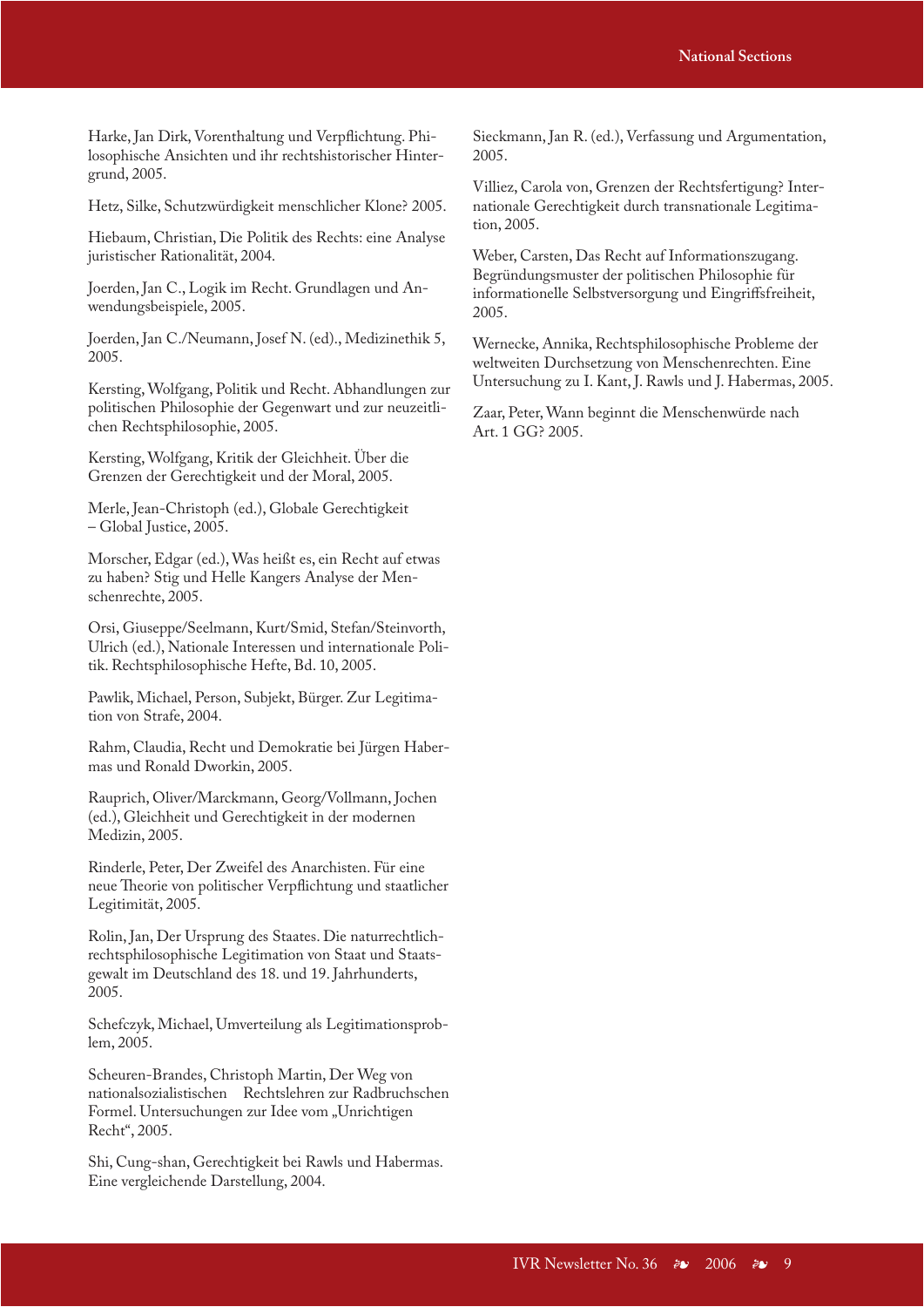### **JAPAN**

The Japan Section of IVR



After the presentations, general discussion concluded the conference.

Apart from these sessions, there were also eight presentations, which were not directly related to the main theme of the conference. The proceedings will be published in The Annals of the Japan Association of Legal Philosophy 2005.

### **RECORDS**

 $\circledast$  President: *Takeshi TSUNODA* **<sup>889</sup>** Secretary General: *Kosuke NASU* 

 $\circledast$  Treasurer: *Makoto KAWAMI Toru SAKURAI, Masami SUMIYOSHI, Hiroki TAKA-HASHI, Ryuich NAKAYAMA*

### **CONTACT**

Associative Professor NASU Kosuke Faculty of Law, Setsunan University, 17-8 Ikedanakamachi, Neyagawa, Osaka 572-8508, JAPAN Phone: +81-72-839-9273 Fax: +81-72-838-6636 E-mail: nasu@law.setsunan.ac.jp

### **NEWS**

### The 2005 Annual Conference of the Japan Association of *Legal Philosophy*

The 2005 annual conference of JALP was held on 12-13 November at Nanzan University, Nagoya. The main theme of the conference was "The Rule of Law in the Modern Japanese Society: Its Idea, Reality and Future". The contents of the conference are as follows:

1. FUKADA Mitsunori (Doshisha University), *General*  Introduction to the Theme and the Problems of the Rule of *Law*.

2. HASEGAWA Ko (Hokkaido University), *The Normative Tradition of 'the Rule of Law': A Preliminary*.

3. DOI Masakazu (Kyoto University), *Constitutionalism, the Rule of Law, and Rechtsstaat*.

4. NAKAGAWA Takehisa (Kobe University), 'The Rule of *Law' in Japan from the Perspective of Administrative Law*.

5. INOUE Tatsuo (Tokyo University), *The Rule of Law and the Legitimacy of Law.*

6. HATTORI Takahiro (Kyoto University), *The Development of the Rechtsstaat Principle*

7. ISHIMAE Yoshiyuki (Meiji University), *The Rule of Law and Indeterminacy of Law*.

8. TAKAHASHI Kazuyuki (Tokyo University), *Analytical Perspective for the Rule of Law: Presenting a Framework for the Comparative Study of Constitution*.

9. TANAKA Shigeaki (Kwansei Gakuin University), *Comment*.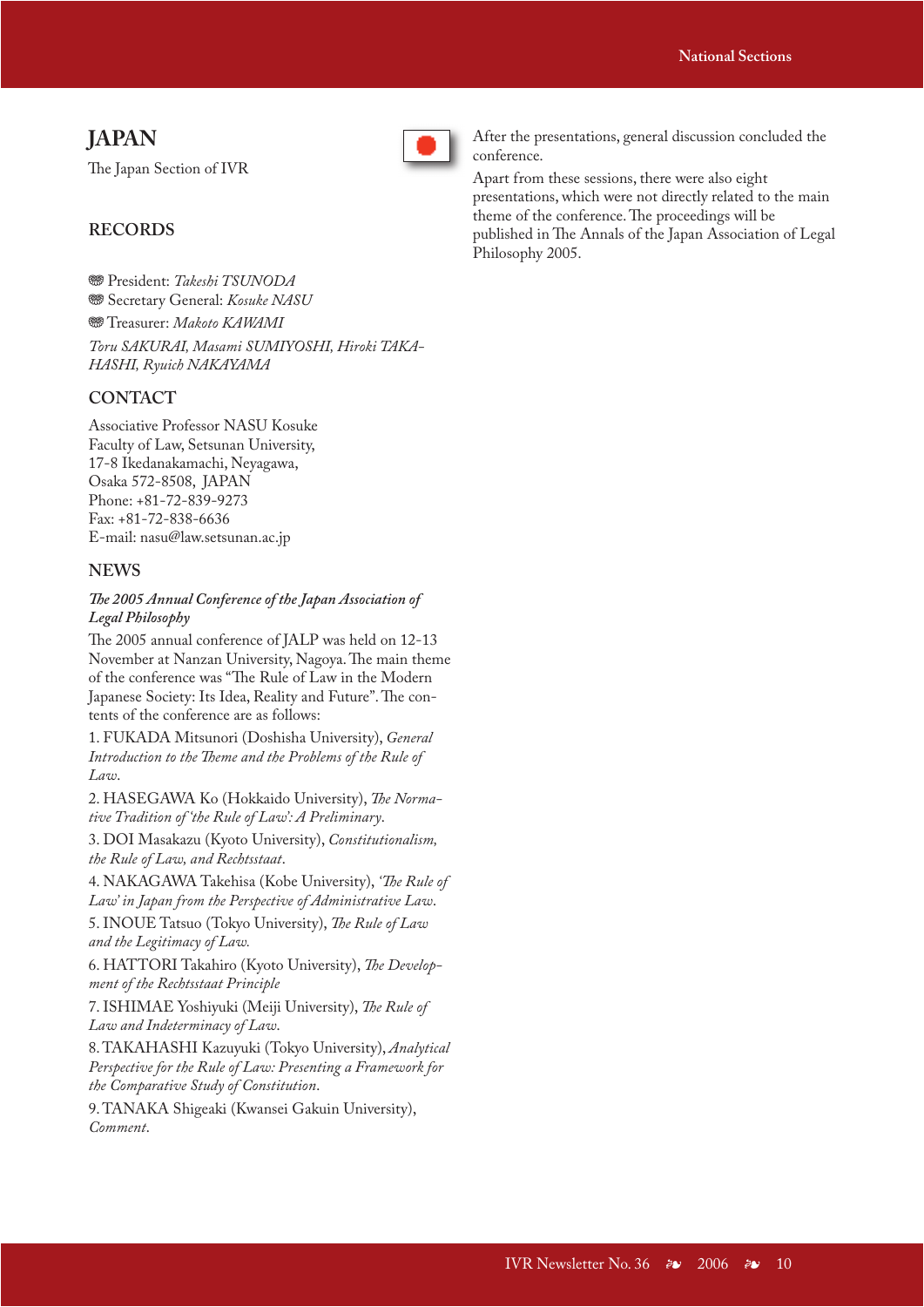### **LEBANON**

Lebanese IVR National Section



### **RECORDS**

**<sup>88</sup>** Président d'honneur: *Chibli Mallat*, Université Saint-Joseph, Directeur Chaire Jean Monnet, Avocat à la Cour.

<sup>®</sup>Membres d'honneur:

*Michel Troper*, Professeur à l'Université de Paris 10 Nanterre, France; *Mohammad al Majzoub*, Professeur et ex-président de l'Université libanaise, Liban; *Jean-Louis Sourioux*, Professeur à l'Université Saint-Joseph de Beyrouth.

j Président: *Dr Georges Saad*, Prof. de droit public, gsaad10@hotmail.com

**<sup>35</sup>** Vice-Président: *Georges Aramoni*, Prof. de droit public. **<sup>889</sup>** Secrétaire des affaires administratives: *Cybelle Jalloul*, Prof. de droit privé.

**<sup>889</sup>** Responsable des relations extérieures: *Hassan Jouni*, Prof. de droit international.

**<sup>35</sup>** Trésorier provisoire: *Georges Aramouni*.

### **CONTACT**

Association libanaise de philosophie du droit (ALIPHID) c/o Georges Saad Sebnay-Baabda- Rue Victoria-IMM. Berbari Beyrouth-Liban Tél: 961 3488014 aliphid@yahoo.com

### *L'Association libanaise de philosophie du droit (Droit et société)*

Dans la République de Platon fut posée la problématique essentielle qui a fondé la philosophie du droit, à savoir la relation entre le pouvoir et le droit. Signalons simplement ici qu'aux temps de Platon et d'Aristote la notion de justice se basait sur la rationalité de la nature humaine, c'est-à-dire sur des conceptions relatives à l'homme et à la nature ; tandis que les choses vont changer au Moyenâge où la force divine vint au secours pour interpréter ou justifier la raison humaine. Aux yeux de Grotius la raison humaine crée des normes juridiques de manière spontanée et c'est ce qui explique sa position opposée au fanatisme calvinien.

Avec Jean-Jacques Rousseau, dans le contrat social, les individus cèdent tous leurs droits naturels puisque la liberté est dans la soumission à une loi créée par la raison humaine (volonté générale) qui fait de l'homme un citoyen.

Tous les grands philosophes et juristes, en occident comme en orient, avaient leurs opinions sur le droit et la philosophie : Kant et Hegel, Marx et Engels, Ibn Khaldoun, Averroës et al-Chirazi... laïcs comme religieux...

A travers ces quelques mots introductifs nous avons voulu tout simplement « donner le ton », exprimer notre attachement à la mère des sciences qu'est la philosophie.

### *Qui sommes-nous?*

L'Association libanaise de philosophie du droit (Droit et société) a été constituée le 7 mars 2005 sous le numéro de dépôt de dossier 3428/4-2005.

Nous sommes un groupe de personnes que préoccupe la recherche en matière de droit et de philosophie.

### *Pourquoi la philosophie du droit?*

Puisque la philosophie c'est la vie, la science, le droit et la mère de nous tous. Et puisque le droit est le régulateur de la vie des gens et un outil unique, malgré sa dureté pour certaines catégories de gens (les démunis), pour rendre justice.

Toute décision rendue par le pouvoir judiciaire est nécessairement devancée par un travail philosophique, consciemment ou inconsciemment. Mais il semble que la modernité a négligé la philosophie du droit; toutefois, fort heureusement, de nombreux juristes et philosophes ont eu un sursaut suffisant pour rendre à la philosophie du droit son rôle primordial, que ce soit dans les disciplines de l'enseignement supérieur ou dans la recherche scientifique et le travail juridique (législation, jurisprudence, doctrine). Bien que notre axe d'activités soit la philosophie du droit,

nous comptons accorder une grande importance au rôle de la sociologie du droit, l'anthropologie juridique et la psychologie juridique.

Est-ce à dire que notre association se contentera de procéder à des recherches académiques et des débats doctrinaux ? Nullement. Nous comptons nous lancer dans des activités « de terrain » et avec les gens. Voici nos préoccupations :

1- Démontrer la réelle relation existant entre le droit et les individus, et établir des recherches juridiques scientifiques qui éclairent cette relation.

2- Etablir des recherches, séminaires et colloques sur des sujets divers relatifs à la philosophie du droit, au « droit et société » (l'accès à la justice par exemple) et notamment aux droits de l'homme.

3- Renforcer les relations avec les diverses institutions arabes, ainsi que les activités de recherches communes.

4- Renforcer la relation avec les institutions intellectuelles occidentales, en particulier avec celles de l'Union européenne qui tente d'établir une réelle relation privilégiée de partenariat avec les pays de la Méditerranée.

5- Œuvrer pour que la philosophie du droit prenne sa place parmi les matières dispensées en licence de droit dans les facultés libanaises de droit.

6- Coopérer dans toute activité à même de renforcer le niveau culturel, intellectuel et social des gens, notamment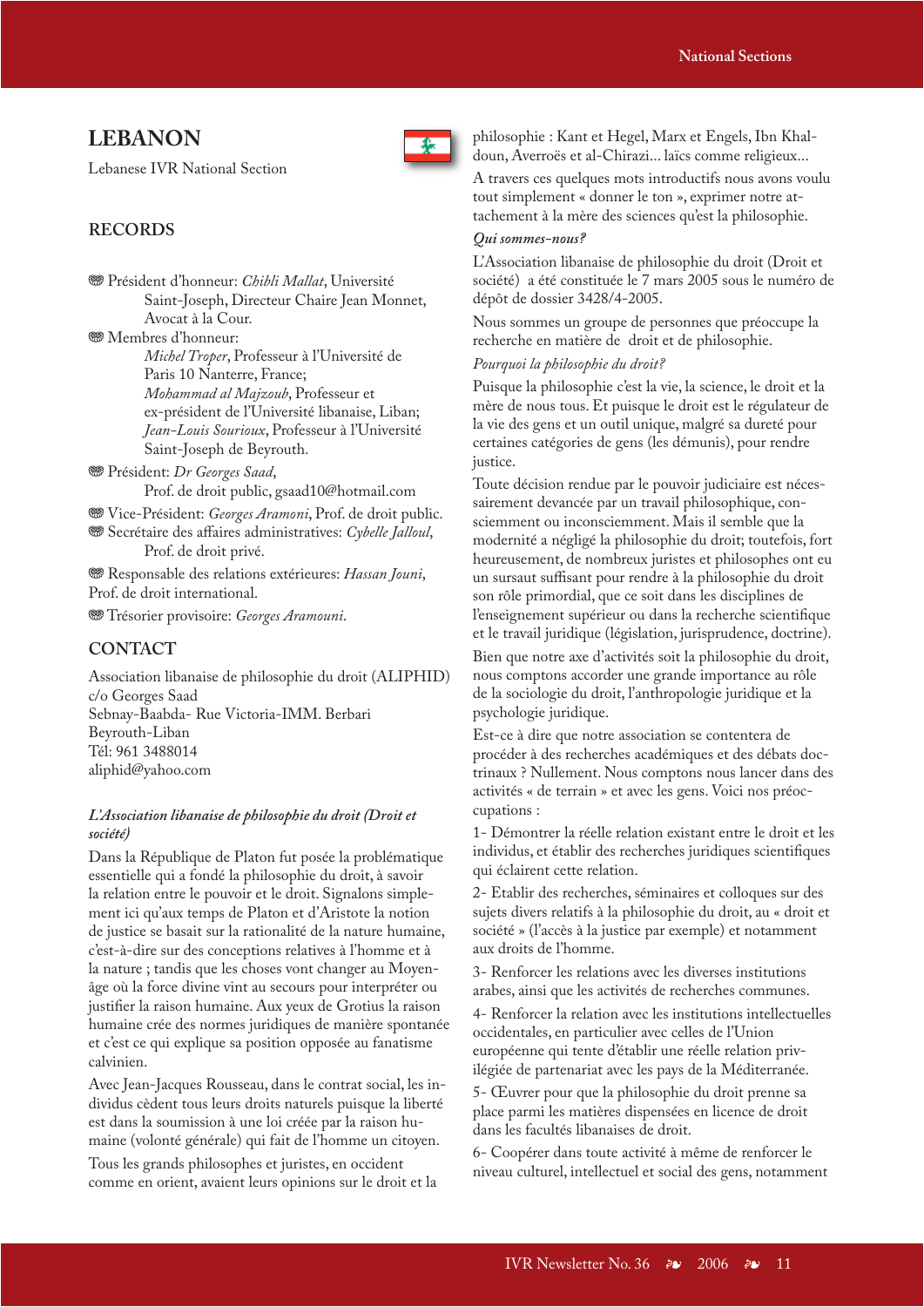quand ces activités touchent les concepts de démocratie, de laïcité et des droits de l'homme.

7- Coopérer en vue de l'écriture d'ouvrages de philosophie du droit, en particulier pour mettre en relief ce qu'a donné la philosophie arabe en ce domaine, ainsi que la traduction et publication d'ouvrages ayant trait à la philosophie du droit.

8- Travailler en étroite collaboration avec l'Association prestigieuse à laquelle nous appartenons (IVR), ainsi qu'avec toutes ses sections.

Nous signalons que notre Association (ALIPHYD) est membre de l'Association internationale de philosophie du droit et de philosophie sociale (IVR) Internationale Vereinigung für Rechts-und Sozialphilosophie.

44444444

Nous n'oublierons pas de nous adresser à toutes les sections de l'IVR pour leur dire notre disposition à toute collaboration avec elles. Nous sommes la première association de philosophie du droit dans le monde arabe. Nous comptons pour progresser sur la collaboration et le soutien de l'IVR et ses multiples sections, ainsi que de tout centre de recherche ou association qui partagent nos mêmes préoccupations.

44444444

#### *Activités :*

<sup>®</sup>Séminaire à l'Université Saint-Joseph de Beyrouth, en collaboration avec la Chaire Jean Monnet de l'USJ, présidée par le Professeur Chibli Mallat, sur « la philosophie du droit : quelles perspectives ? », le 15 octobre 2005. Y ont participé et intervenu : les professeurs et chercheurs : Michel Troper, Jean-Louis Sourioux, Chibli Mallat, Bjarne Melkevik, Charles Coutel, Mohammad Tay, Batoul Yaafoufi, Evelyne Kestler, Georges Saad.

**We Traduction par Georges Saad de « La philosophie de** droit », de Michel Troper, Que sais-je, PUF, publié en arabe aux Ed. al Anwar, Beyrouth, 2004.

**WE** Traduction par Georges Saad de textes choisis de deux livres de Bjarne Melkevik : « Réflexions sur la philosophie du droit » et « Horizons de la philosophie du droit », publié en arabe sous le titre « Textes en philosophie de droit », Ed. ALIPHYD et al Najoie, Beyrouth, 2005.

44444444

Adresse provisoire de l'ALIPHID: c/o G. Saad Sebnay- Baadba- Rue Victoria Imm. Berbari, Beyrouth-Liban Tél: 009613488014

Adresse électronique: aliphid@yahoo.com

### **LITHUANIA**



Lithuanian National Section of IVR

### **RECORDS**

**<sup>35</sup> General Secretary:** Lector Linas Baublys, Law Faculty, Mykolas Romeris University (Vilnius). E-mail: lbaublys@yahoo.com

#### *New members of the Lithuanian section of IVR:*

Prof.dr. Alfonsas Vaisvila, Head of Departament of Philosophy of Law, Law Faculty, Mykolas Romeris University (Vilnius)

Prof.dr. Saulius Arlauskas, Law Faculty, Mykolas Romeris University (Vilnius)

Assoc.prof.dr. Ernestas Spruogis, Law Faculty, Mykolas Romeris University (Vilnius)

Assoc.prof.dr. Darijus Beinoravicius, Law Faculty, Mykolas Romeris University (Vilnius)

Assoc.prof.dr. Virginija Jakimenko, Faculty of Strategic Management and Policy, Mykolas Romeris University (Vilnius)

Assoc.prof.dr. Vytis Valatka, Faculty of Strategic Management and Policy, Mykolas Romeris University (Vilnius)

Assoc.prof.dr. Giedre Lastauskiene, Law Faculty, Vilnius University

Assoc.prof.dr. Remigijus Simasius, Law Faculty, Vilnius University

Lector dr. Kristina Miliauskaite, Law Faculty, Mykolas Romeris University (Vilnius)

Sigita Sriubaite, Law Faculty, Vilnius University

Andrius Kaluina, Law Faculty, Mykolas Romeris University (Vilnius)

**<sup>&</sup>lt;sup>35</sup>** President: assoc. Prof. Dr. Vaidotas Vaicaitis, Faculty of Law, Vilnius University. E-mail: vaidotas@hotmail.com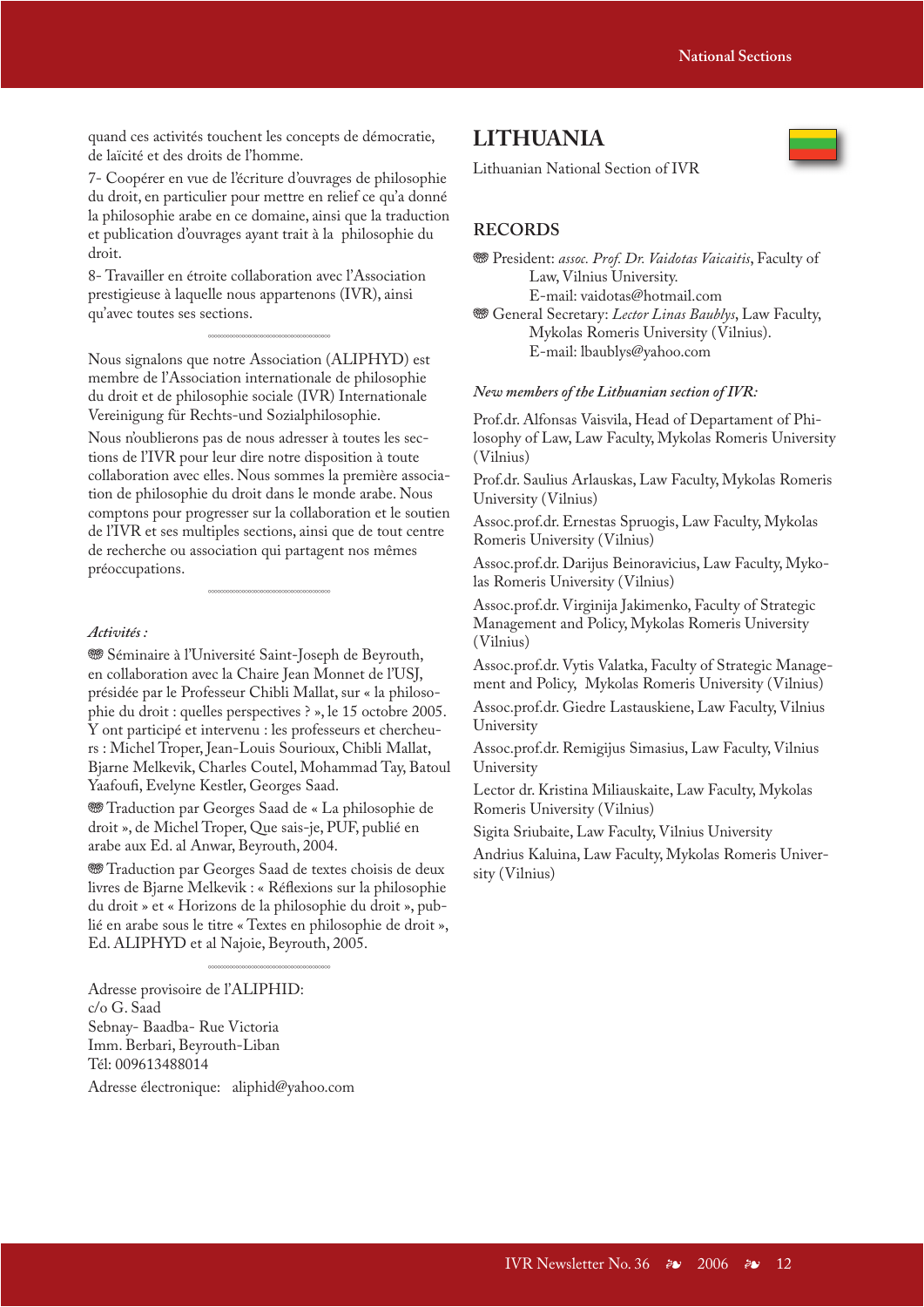### **RUSSIA**

The Russian National Section of IVR



### **RECORDS**

- **<sup>36</sup>** President: *Prof. Vladimir Grafskiy*, Head of Centre of Theory and History of State and Law, Institute of State and Law, Russian Academy of Sciences, Moscow. Email: v\_grafskiy@bk.ru
- **We Secretary:** *Ludmila Lapteva*, Institute of State and Law, Russian Academy of Sciences, Moscow. Email: l\_lapteva@mail.ru

### **CONTACT**

*Ludmila Lapteva* (see above)

### **NEWS**

After academic V. Nersesyants had passed away, his duties of head of IVR Russian national section are being fulfilled by Professor Vladimir Grafskiy, a specialist in history of legal philosophy and general history of law.

The main events of the year were holding a round-table discussion about law conceptions and international conference in Moscow State Legal Academy, "Moral foundations of law theory". The latter included participants from leading educational & scientific legal centers from Russia, Kazakhstan, Byelorussia, Ukraine, Bulgaria. The summaries of the reports were published in "State  $\&$ Law" magazine, No. 8 and No. 9.

#### *Recent Publications*

In the course of 2005, there were several publications in legal philosophy and history of legal philosophy: revised edition of V.S. Nersesyants' "Legal Philosophy", I. Kozlikhin's "History of political and legal doctrines", V. Grafskiy's "History of political and legal doctrines" and "Universal history of law and state". Also, Y. Yumashev's translation of G. Radbruch's "Rechtsphilosophie" and N. Rouland's "Introduction historique au droit" were published.

#### *Course Literature*

### *Philosophy of Law*

Selected bibliography, compiled and recommended by prof. V.S. Nersesiants (2003).

#### *Classic Works (Russian editions)*

*Aristotle*, Complete Works

Bacon F., A Specimen Of The Method Of Treating Universal Justice (The Advancement of Learning) *Beccaria*, On Crimes and Punishment *Cicero*, Dialogs. On the state. On the Laws

Digesta Justiniana *Epicur, Democritus, Heraclitus* – Selected Works *Grotius*, On the Law of War and Peace *Hegel*, Philosophie des Rechts *Hobbes*, Selected Works *Jhering*, Der Kampf ums Recht *Kant*, Selected Works *Kelsen*, Pure Theory of Law *Leibniz*, Collected Works *Lenin*, The State and Revolution *Locke*, Two Treatises of Government *Rousseau*, Political Writings *Machiavelli*, Selected Works *Marx & Engels*, The Communist Manifesto *Marx*, Selected Works *Montesqiueu*, Selected Works *Nietzsche*, The Will to Power *Nietzsche*, Thus Spoke Zarathustra *Plato*, Complete Works *Spinoza*, Selected Works *Stammler*, Wirtschaft and Recht nach der materilistischen Geschichtsauffassung

*Classic Russian Works (Russian editions, titles transl. into English)*

*Berdyaev N.*, The Kingdom of God and the Kingdom of Caesar.

*Berdyaev N.*, The Philosophy of Inequality.

*Chicherin B.*, Political thinkers. St. Petersburg, 1999. *Chicherin B.*, Selected works. St. Petersburg, 1998.

*Kechekyan S.*, Legal relationship in the Socialist society. Moscow, 1957.

*Kurskiy D.*, Selected articles and speeches. Moscow, 1958.

*Nevolin K.*, Encyclopedia of jurisprudence. St. Petersburg, 1997.

*Novgorodtsev P.*, Lectures on history of legal philosophy. Modern doctrines. XVI-XIX centuries. Moscow, 1914.

*Pashukanis E.*, Selected works on general theory of law and state. Moscow, 1960.

*Pukhta G.*, Law encyclopedia. Yaroslavl, 1872.

*Redkin P.*, Encyclopedia of legal and political studies. St. Petersburg, 1872-1873.

*Reysner M.*, Law. Our law. Alien law. General law. Leningrad, 1925.

Soloviev V., The justification of the good. Moscow, 1996.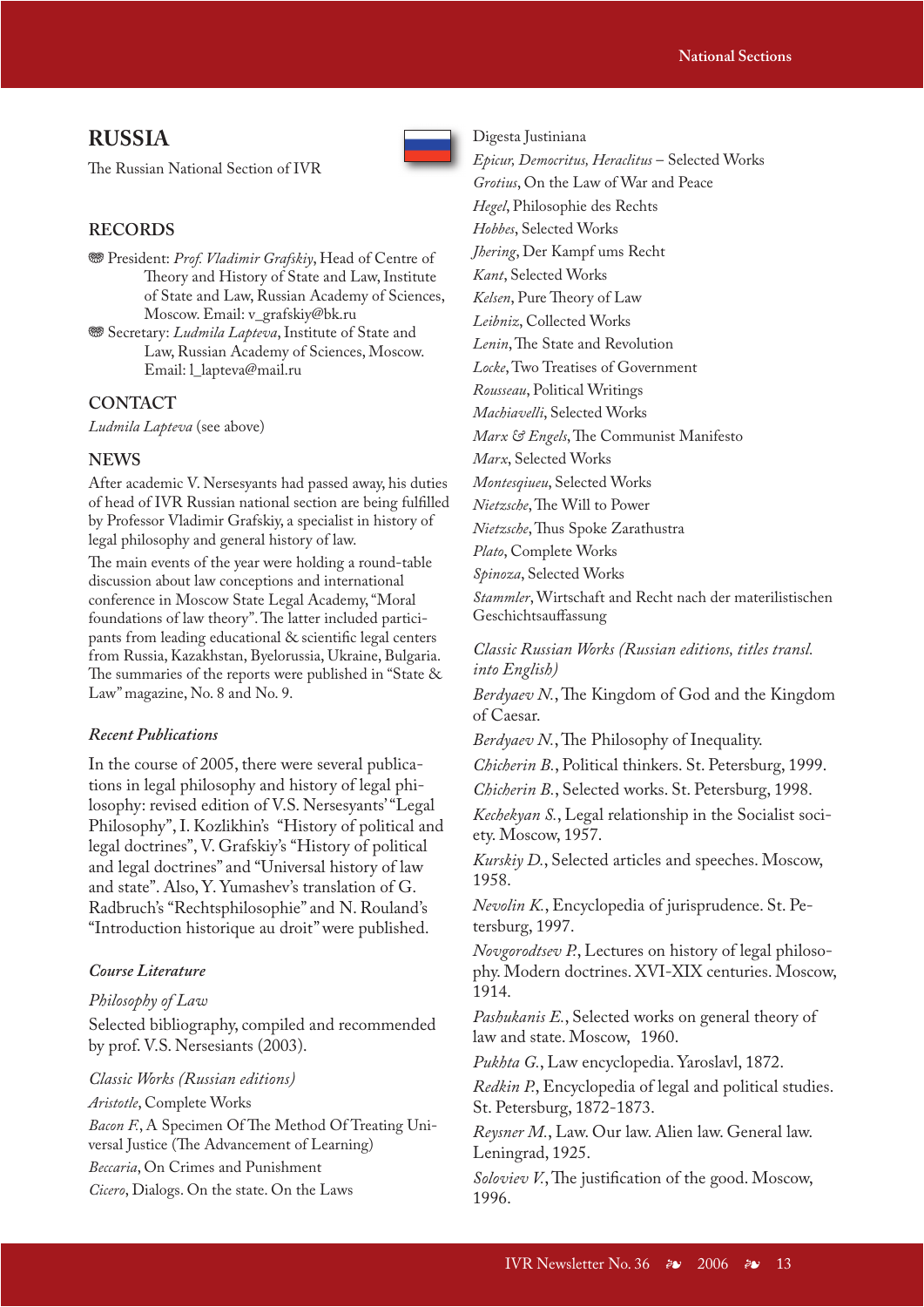*Shershenevitch G.*, History of legal philosophy. St. Petersburg, 1993.

*Vyshinskiy A.*, Main objectives of Soviet socialist legal science. Moscow, 1938.

*Textbooks (Russian editions, titles transl. into English) History of political and legal doctrines*. Ed. Nersesyants V., Moscow, 2004.

*History of legal philosophy*. Ed. Albov A., Maslennikov D., Salnikov V. St. Petersburg, 1993.

*Nersesyants V.*, Philosophy of law. Moscow, 2000. *Nersesyants V.*, Jurisprudence. Moscow, 1999.

*Modern Russian Works (Russian editions, titles translated into English)*

*Alekseyev S.*, Philosophy of law. Moscow, 1999.

*Alekseyev S.*, The most sacred that God has on earth. Immanuel Kant and legal issues of the modern time. Moscow, 1999.

*Baskin Y.*, Kant. Moscow, 1984.

*Chetvernin V.*, Modern conceptions of natural law. Moscow, 1988.

*Chetvernin V.*, Conception of law and state. Moscow, 1997.

*Chernenko A.*, Philosophy of law. Novosibirsk, 1998.

*History of political and legal doctrines.* Vol. I-V. Ed. Nersesyants V., Moscow, 1985-1995.

*Isaev I., Zolotukhina N.*, History of Russian political and legal doctrines XI-XX centuries. Moscow, 1995.

*Kozlikhin I.*, The idea of constitutional state. History and modern. St. Petersburg, 1993.

*Kerimov D.*, Philosophy of law foundations. Moscow, 1992.

*Kuznetsov E.*, Philosophy of law in Russia. Moscow, 1989.

*Kudriavtsev V., Kerimov D.,* Law and state (the legal philosophy analysis experience). Moscow, 1993.

*Lapaeva V.*, Legal issues in Marx' Capital. Moscow, 1982.

*Lukovskaya D.*, Political and legal doctrines: historical-theoretical aspect. Leningrad, 1985.

*Malinova I.*, Philosophy of lawmaking. Yekaterinburg, 1996.

*Malinova I.*, Philosophy of law (from metaphysics to hermeneutics). Yekaterinburg, 1995.

*Malinova I.*, Classical philosophy of law. Yekaterinburg, 1997.

*Maltsev G.*, Conception of law. Approaches and problems. Moscow, 1999.

*Mamut L.*, Etatism and anarchism as types of political sense. Moscow, 1989.

*Mamut L.*, The state in value measurement. Moscow, 1998.

*Mamut L.*, People in the constitutional state. Moscow, 1999.

*Nersesyants V.*, Political teachings of Ancient Greece. Moscow, 1979.

*Nersesyants V.*, Right and Law. From the history of legal doctrines. Moscow, 1983.

*Nersesyants V.*, Our path to law. From socialism to civilism. Moscow, 1992.

*Nersesyants V.*, Hegel's Philosophy of Law. Moscow, 1998.

*Nersesyants V.*, Law – the mathematics of freedom. Moscow, 1996.

*Nersesyants V.*, General theory of law and state, Moscow, 2001.

*Omelchenko O.*, The Idea of constitutional state: origins, perspectives, dead-ends. Moscow, 1994.

*Pashinskiy A.*, Legal deontology, Moscow, 1995.

*Perelomov L.*, Confucianism and legism in Chinese political history. Moscow, 1981.

*Soloviev E.*, Undefeated heretic (Martin Luther and his time). Moscow, 1984.

*Soloviev E., I. Kant*: complementarities of moral and law. Moscow, 1992.

*Temnov Y.*, Machiavelli. Moscow, 1979.

*Zorkin V.*, The positivist legal theory in Russia. Moscow, 1978.

*Zorkin V.*, Chicherin. Moscow, 1984.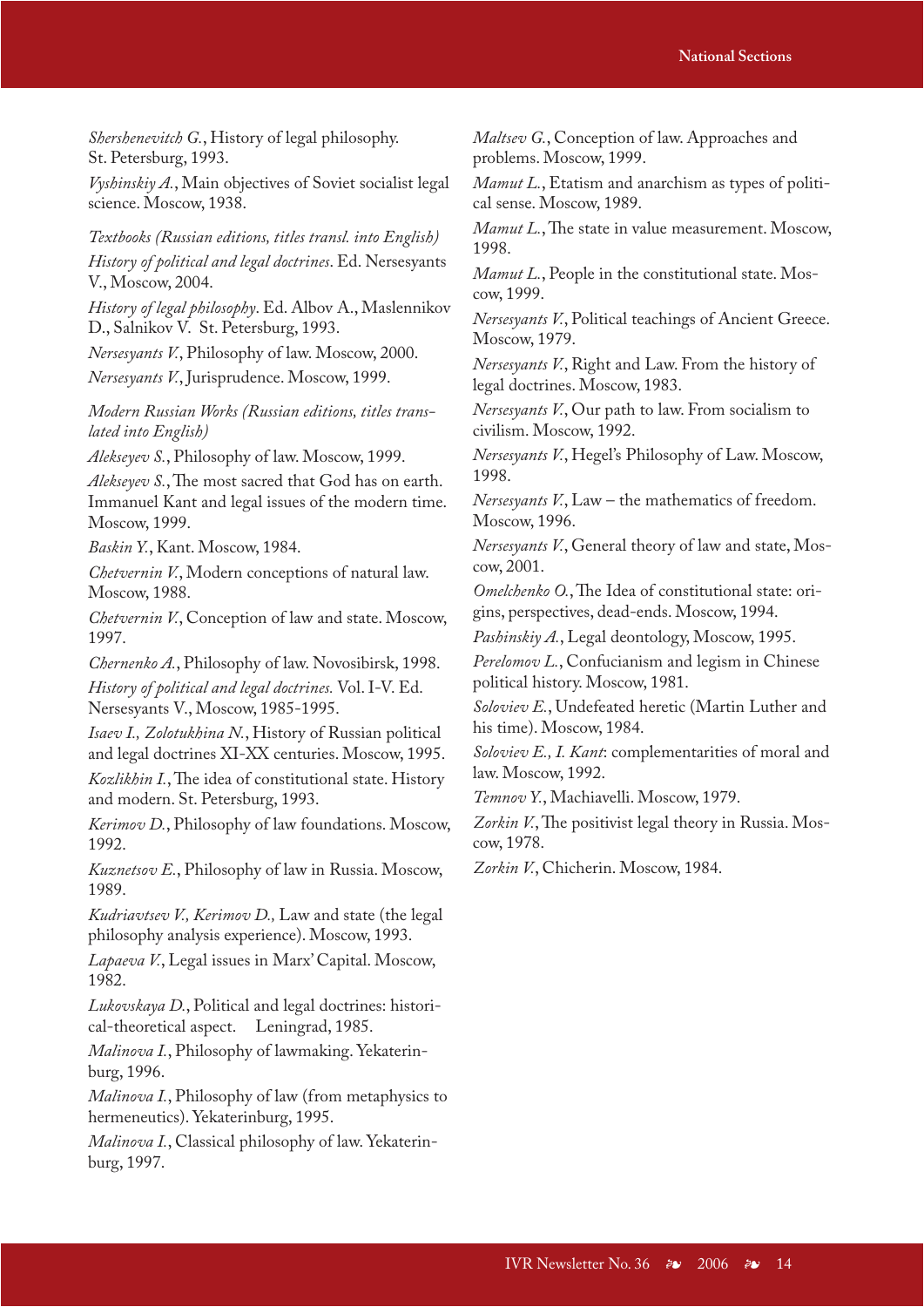### **RUSSIA – ST. PETERSBURG**

Russia – IVR St. Petersburg Section



### **RECORDS**

 $\circledast$  President: *Prof. Dr. Eduard Kuznetsov*  E-mail: kuznetsov@demida.aamet.ru **W** Vice-Presidents: *Prof. Dr. Victor Boer*,

 E-mail: boer@femida.aanet.ru Vladislav Kuznetsov E-mail: agroup@rambler.ru

### **NEWS**

In the middle of December, 2005, the section negotiated about confluence of two Associations with Professor Grafskiy (Moscow Association of the Philosophy of law).

Within the framework of Saint-Petersburg Association, Russia, we prepared a book «New ideas in law science» in the memory of Professor Aleksander Peczenik. In this book we translated in Russian language materials of the 21st IVR Congress (authors K.E. Belyakov, O.E. Starovoitova, A.A. Boer).

### **SWEDEN**

The Swedish Section of IVR



### **RECORDS**

**<sup>35</sup>** President: Åke Frändberg  $\circledast$  Secretary and treasurer: *Torben Spaak* 

### **CONTACT**

*Torben Spaak*, Torben.Spaak@jur.uu.se, torbens@jur.uu.se

### **ANNOUNCEMENT**

Once a year, a common symposium in jurisprudence is arranged at either of the law faculties of the Swedish universities. This year, the symposium will be held at Lund, May 10-11, 2006 (organizer: Christian Dahlman).

#### *Programme*

May 10

1:00 p.m. Claes Lernestedt, Örebro: *Penal Law and Cultural Diff erences*

2:30 p.m. Mauro Zamboni, Stockholm: *Border-transgressing Democracy*

May 11

9:00 a.m. Ola Svensson, Lund: *The General Principles of Contract Law*

10:30 a.m. Eva-Maria Svensson, Gothenburg: The Limits *of Jurisprudence*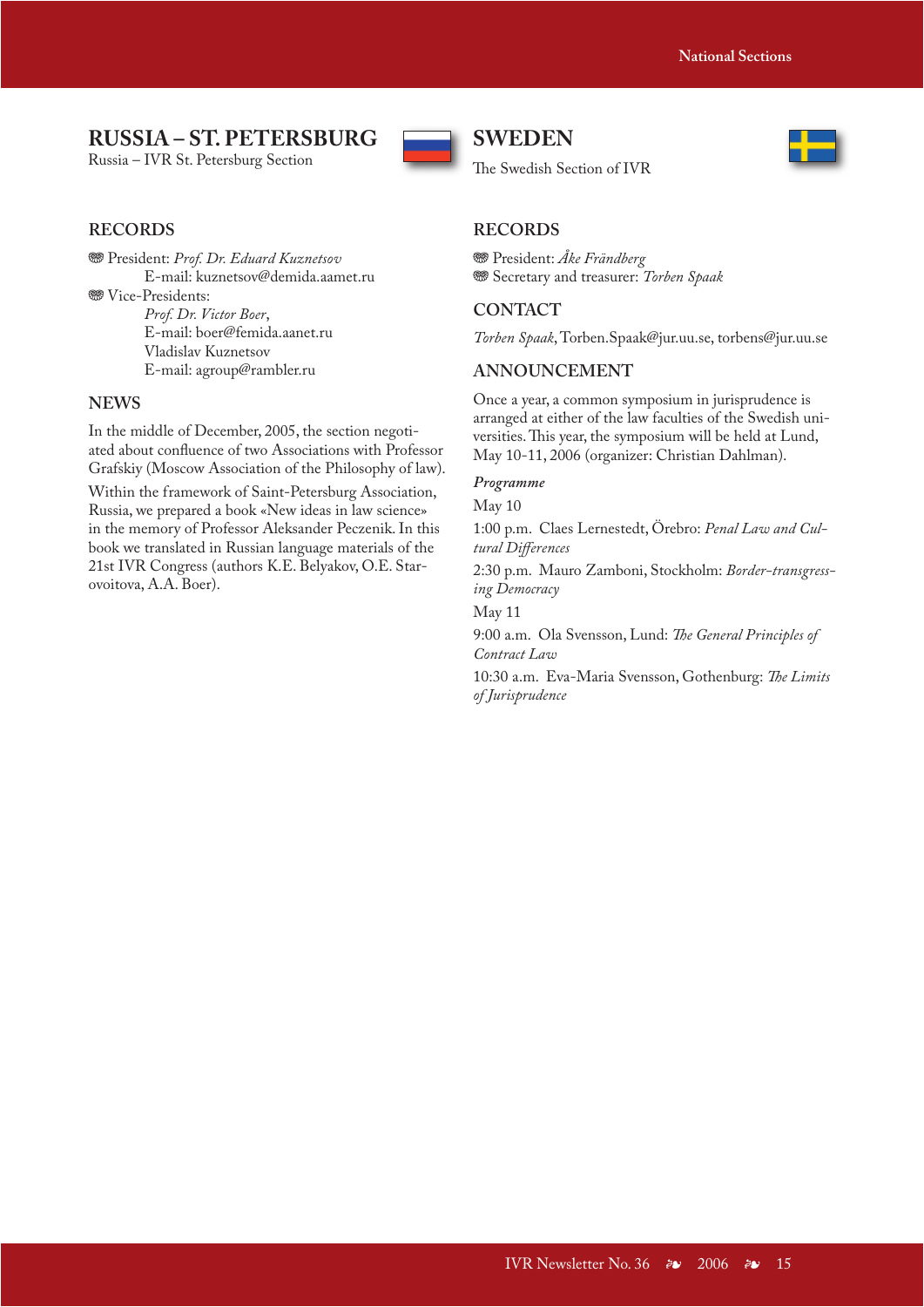### **SWITZERLAND**

The Swiss Section of IVR



 $\circledast$  President: Prof. Dr. iur. Marcel Senn Lehrstuhl für Rechtsgeschichte, Juristische Zeitgeschichte und Rechtsphilosophie, Universität Zürich, Rämistrasse 74/23, CH-8001 Zürich Tel. +41-44- 634 30 05 Fax +41-44- 634 43 90 Email: marcel.senn@rwi.unizh.ch **<sup>889</sup> Secretary:** *Lic.iur. Dániel Puskás* 

 Assistant to Prof. Senn, Lehrstuhl für Rechtsgeschichte, Juristische Zeitgeschichte und Rechtsphilosophie, Universität Zürich, Rämistrasse 74/23, CH-8001 Zürich Tel. +41-44- 634 31 10 Fax +41-44- 634 43 90 Email: daniel.puskas@rwi.unizh.ch

### **CONTACT**

*Lic.iur. Dániel Puskás* (see above)

### **ANNOUNCEMENT**

### *Symposium: "Brain Research and Legal Responsibility", May 19-20, 2006, University of Bern*

This interdisciplinary and international symposium has been initiated by the SVRSP (Schweizerische Vereinigung für Rechts- und Sozialphilosophie; the Swiss Section of IVR). Over the past few years, brain research has been a controversial issue mainly amongst philosophers (e.g. in fall 2004, the dispute between Jürgen Habermas and Wolf Singer that attracted international interest). One of the main topics of this issue is the (ir)relevance of the individual's free will. The axiom of free will is a fundamental pillar of western legal order, therefore, the (philosophical) discourse on brain research is an immediate challenge to jurisprudence.

The goal of the symposium is to take up this discourse and develop it from a legal perspective. Thereby the elaboration of the scientific foundations (by methodological criteria) as well as the social and legal impacts of this controversy will be stressed. The results of the symposium and the theses presented there will be published in a supplement to the ARSP 2007.

Speeches will be given by the following internationally renowned scientists of brain research, cognition psychology and philosophy (of law): Gerhard Roth (University of Bremen), Wolfgang Prinz (Max-Planck-Institut, Leipzig), Peter Heintel (University of Klagenfurt), Björn Burkhardt (University of Mannheim), Philippe Mastronardi (University of St. Gallen), Kurt Seelmann (University of Basle), Frank Urbaniok (Zurich Department of Criminal Justice) and Marcel Senn (University of Zurich). The moderators will be Helen Keller (University of Zurich), Ada Neschke-Hentschke (University of Lausanne) and Lukas Gschwend (University of St. Gallen).

Have we caught your interest? You are more than welcome to sign up by sending an e-mail to our secretary Dániel Puskás (daniel.puskas@rwi.unizh.ch).

### *Congress: "Jurisprudence through Cultural Studies?", June 15-16, 2007, University of Zurich*

The Congress will focus on positioning jurisprudence within the philosophy of science in the 21st century. The examination of the topic, with a focus on its historical development, will address the following three aspects as foundations of jurisprudence: Social Policy ("Gesellschaftspolitik"), Neo-Kantianism and Cultural Anthropology. In order to elaborate a (possible) new scientific profile of jurisprudence, the discussions will be led with a systematic and argumentative approach as well as encompassing the perspectives of history of law and science. The SVRSP will invite renowned scientists to this congress.

### *Recent Publications*

Marc Amstutz, Die Verfassung von Vertragsverbindungen, in: Marc Amstutz (ed.), Die vernetzte Wirtschaft – Netzwerke als Rechtsproblem, Zürich 2004, pp.45-86.

Marc Amstutz/Marcel Alexander Niggli, Recht und Wittgenstein I – Wittgensteins Philosophie als Bedrohung der rechtswissenschaftlichen Methodenlehre, in: Pierre Tercier et al. (eds.), Gauchs Welt, Festschrift für Peter Gauch zum 65. Geburtstag, Zürich/Basel/Genf 2004, pp.3-21.

Marc Amstutz/Marcel Alexander Niggli, Recht und Wittgenstein II – Über Parallelen zur Wittgensteinschen Philosphie in der rechtswissenschaftlichen Methodenlehre, in: Pierre Tercier et al. (eds.), Gauchs Welt, Festschrift für Peter Gauch zum 65. Geburtstag, Zürich/Basel/Genf 2004, pp.161-183.

Marc Amstutz/Marcel Alexander Niggli, Recht und Wittgenstein III – Vom Gesetzeswortlaut und seiner Rolle in der rechtswissenschaftlichen Methodenlehre, in: Peter Forstmoser et al. (eds.), Richterliche Rechtsfortbildung in Theorie und Praxis - Methodenlehre und Privatrecht, Zivilprozess- und Wettbewerbsrecht, Festschrift für Hans Peter Walter, Bern 2005, pp.9-36.

Samantha Besson, Die Tugend des Konflikts, in: Rechtsphilosophie, vol.1, 2006 (to be published).

Samantha Besson, The Many European Constitutions and the Future of European Constitutional Theory, in: ARSP-Beiheft, 2006 (to be published).

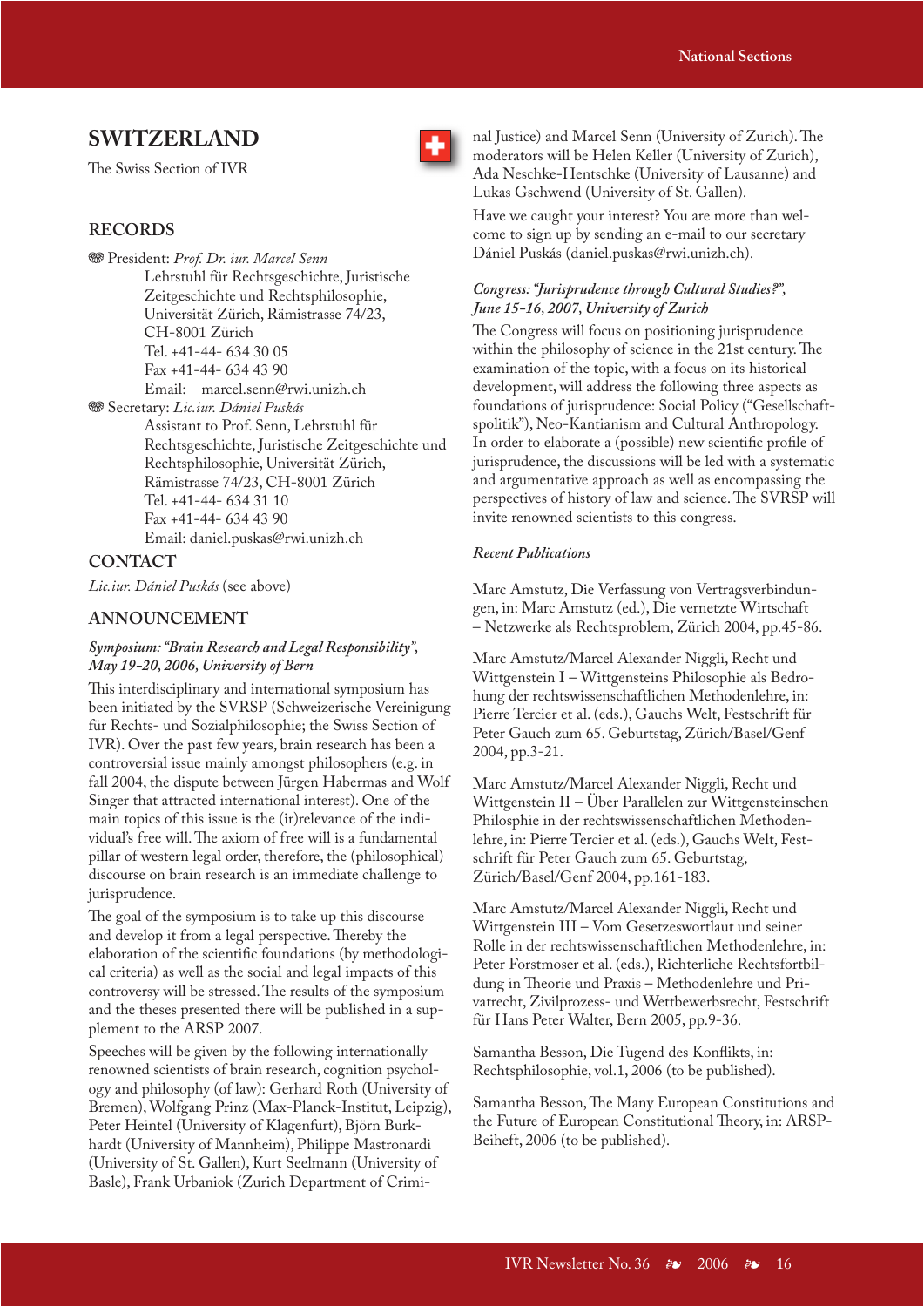Samantha Besson, La Constitution de la société civile, in: Revue Fribourgeoise de Jurisprudence – Special issue on the new Constitution of the Canton of Fribourg, 2005, pp.323-347.

Samantha Besson, The Morality of Conflict – A Study on Reasonable Disagreement in the Law, Oxford 2005, XX-601 pp.

Samantha Besson, The Paradox of Democratic Representation – On Whether and How Disagreement should be Represented, in: Luc Wintgens et al. (eds.), The Theory and Practice of Legislation – Essays in Legisprudence, Aldershot 2005, pp. 125-161.

Samantha Besson, Sovereignty in conflict, in: European Integration online Papers, vol.8 (2004), no.15, http://eiop.or.at/eiop/texte/2004-015a.htm.

Christoph Graber, Der Kunstbegriff des Rechts im Kontext der Gesellschaft, in: Institut suisse de droit comparé et al. (ed.), Liberté de l'art et indépendance de l'artiste, Zürich 2004, pp 91-111.

Andreas Kley, Staatliches Gewaltmonopol? Ideengeschichtliche Herkunft und Zukunft – Referat im Collegium generale der Universität Bern vom 29.10.2003, in: Sara Zwahlen/Wolfgang Lienemann (eds.), Universität Bern, Kulturhistorische Vorlesungen 2003/2004 – Kollektive Gewalt, Bern 2006, pp.11-29.

Andreas Kley, Göttliche Machtworte in der Politik, in: iusfull, 2005, Heft 2, p.100.

Andreas Kley, Sakralisierung von Staatsrecht und Politik, in: Benoît Bovay/Minh Son Nguyen (eds.), Mélanges Pierre Moor, Bern 2005, pp.95-114.

Andreas Kley, Von der Konstitution der helvetischen Republik zum Konstitutionalismus des Globus? Ein historisch-philosophischer Blick, in: recht, Sonderheft: Die Öffnung des Verfassungsrechts – Symposium zum 65. Geburtstag von Jörg Paul Müller am 21. November 2003, Bern 2005, pp.26-30.

Andreas Kley, e-Voting oder e-Oak?, in: iusfull, 2004, Heft 6, p.280.

Andreas Kley, Staatliches Gewaltmonopol und private Gewaltanwendung, in: Neue Helvetische Gesellschaft (ed.), Jahrbuch 2003/04, Chur 2004, pp.47-56.

Andreas Kley, Teleologische und deontologische Ethik – Utilitarismus und Menschenrechte, in: Phillippe Mastronardi (Ed.), Das Recht im Spannungsfeld utilitaristischer und deontologischer Ethik – Vorträge der Tagung der Schweizer Sektion der internationalen Vereinigung für Rechts- und Sozialphilosophie (SVRSP) vom 15. und 16. November 2002 in Luzern, ARSP-Beiheft 94, Stuttgart 2004, pp.55-70.

Ada Neschke-Hentschke, La justice platonicienne et la justice sociale de John Rawls, in: Michael Esfeld/Jean-Marc Tétaz (eds.), Généalogie de la pensée moderne, Frankfurt a.M. 2004, pp. 43-55.

Ada Neschke-Hentschke, L'oeuvre du cithariste et du meilleur cithariste sont la même – La meilleure constitution et son statut épistémique dans la théorie politique d'Aristotle, in: Francisco Lisi (ed.), The ways of life in Classiacal Political Philosophy, St. Augustin 2004, pp.1135-1152.

Marcel Alexander Niggli, Netzwerke und Strafrecht, in: Marc Amstutz (ed.), Die vernetzte Wirtschaft – Netzwerke als Rechtsproblem, Zürich 2004, pp.191-196.

Paul Richli, Die Relevanz der Unterscheidung von Individual- und Sozialethik im Rechtsbereich, in: Paul Richli (ed.), Wo bleibt die Gerechtigkeit, Zürich 2005, pp.157- 171.

Paul Richli, Recht und Eliteförderung in Hochschulen, in: Pierre Tercier et al. (eds.), Gauchs Welt, Festschrift für Peter Gauch zum 65. Geburtstag, Zürich/Basel/Genf 2004, pp.203-220.

Paul Richli (ed.), Wo bleibt die Gerechtigkeit? – Antworten aus Theologie, Philosophie und Rechtswissenschaft, Zürich 2005, 202 pp.

Kurt Seelmann, Juristische Fragen der Forschung am Menschen, in: Peter G. Kirchschläger et al. (eds.), Forschung am Menschen, Zürich 2005, pp.127-130.

Kurt Seelmann, Paternalismus und Solidarität bei der Forschung am Menschen, in: Gerd Brudermüller et al. (eds.), Forschung am Menschen - Ethische Grenzen medizinischer Machbarkeit, Würzburg 2005, pp.107-122.

Kurt Seelmann, Pessoa e dignidade da pessoa humana na filosofia de Hegel, in: Ingo Sarlet et al. (eds.), Dimensões da Dignidade – Esaios de Filosofia do Direito e Direito Constitutional, Porto Alegre 2005, pp.45-59.

Kurt Seelmann, Bonum commune – ein Problemaufriss, in: Jean Michel Bonvin et al. (eds.), Gemeinwohl – Bien commun, Ein Kritisches Plädoyer – Un plaidoyer critique, 21. Kolloquium (2002) der Schweizerischen Akademie der Geistes- und Sozialwissenschaften, Fribourg 2004, pp.1-14.

Kurt Seelmann, Ebenen der Zurechnung bei Hegel, in: Mathias Kaufmann/Joachim Renzikowski (eds.), Zurechnung als Operationalisierung von Verantwortung, Frankfurt a.M. 2004, pp.85-92.

Kurt Seelmann, Haben Embryonen Menschenwürde, in: Matthias Kettner (ed.), Biomedizin und Menschenwürde, Frankfurt a.M. 2004, pp.63-80.

Kurt Seelmann (ed.), Menschenwürde als Rechtsbegriff, ARSP-Beiheft 101, Stuttgart 2004, 174 pp.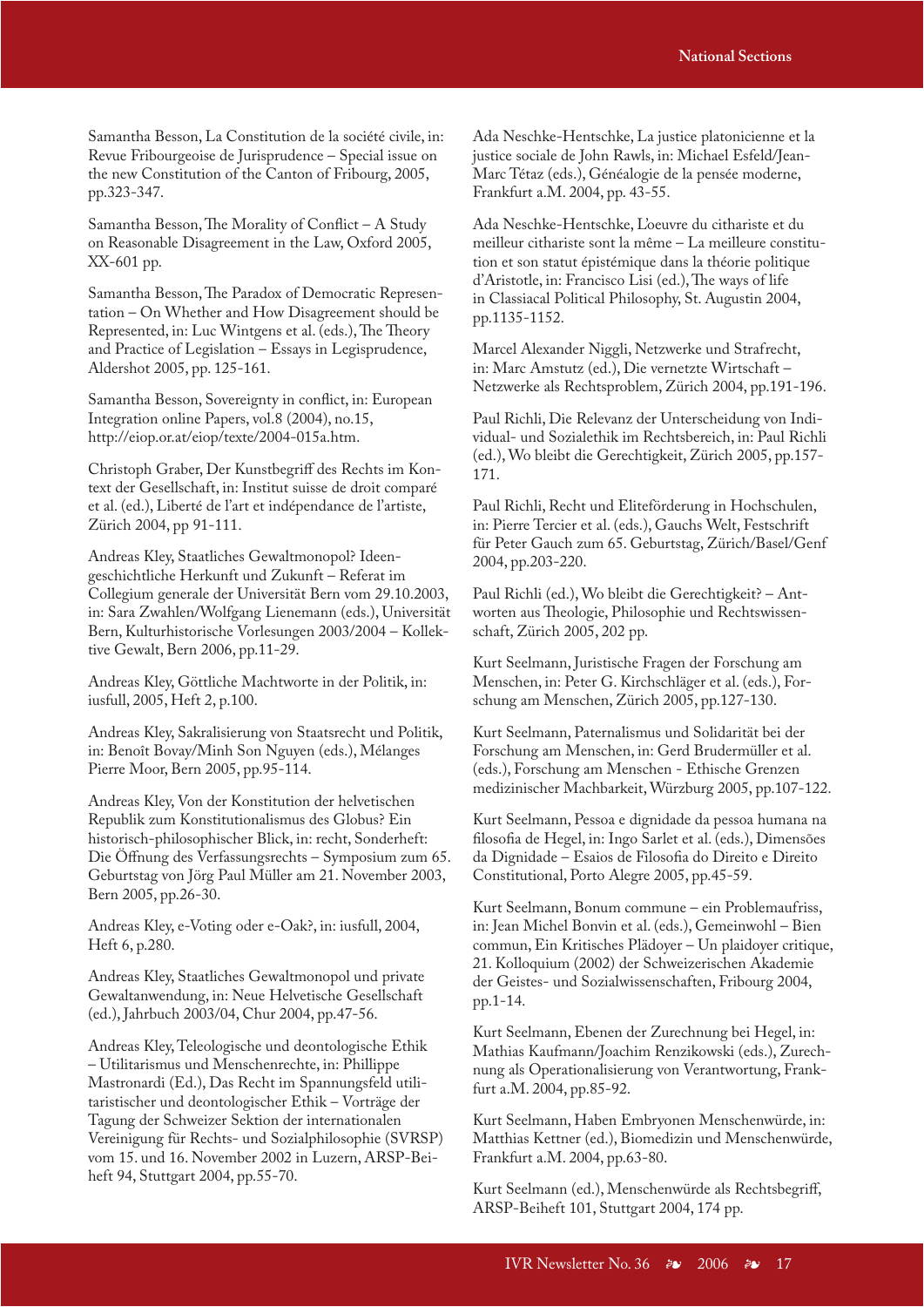Kurt Seelmann, Rechtsphilosophie, 3. ed., München 2004, 247 pp.

Kurt Seelmann, Repräsentation als Element von Menschenwürde, in: Studia Philosophica, vol.63 (2004), pp.141-158.

Kurt Seelmann, Schwierigkeiten der Alternativendebatte im Strafrecht, in: Henning Radtke et al. (eds.), Muss Strafe sein? Kolloquium zum 60. Geburtstag von Heike Jung, Baden-Baden 2004, pp.151-160.

Marcel Senn/Lukas Geschwend, Rechtsgeschichte II – Juristische Zeitgeschichte, 2. ed, Zürich 2004, pp.324.

Henri Torrione, Le poids des arguments – discursivité non déductive dans la pensée juridique, et utilisation des ressources de la rhétorique et la dialectique, in: Pierre Tercier et al. (eds.), Gauchs Welt, Festschrift für Peter Gauch zum 65. Geburtstag, Zürich/Basel/Genf 2004, pp.275-299.

Axel Tschentscher, Der Grundkonsens als rechtsphilosophischer und verfassungstheoretischer Argumentationstopos, in: recht, Sonderheft: Die Öffnung des Verfassungsrechts – Symposium zum 65. Geburtstag von Jörg Paul Müller am 21. November 2003, Bern 2005, pp.31-35.

Axel Tschentscher, Rechtsrahmen und Rechtspraxis der Bestellung von Richterinnen und Richtern zum Bundesverfassungsgericht, in: Jan Sieckmann (ed.), Verfassung und Argumentation, Baden-Baden 2005, pp.95-113.

Axel Tschentscher, Constitutional Economics in Constitutional Jurisprudence, in: Anne van Aaken et al. (eds.), Deliberation and Decision – Economics, Constitutional Theory and Deliberative Democracy, Aldershot 2004, pp.80-87.

Axel Tschentscher, Deliberation as a Discursive Feature of Contemporary Theories of Democracy - Comment on John S. Dryzek, in: Anne van Aaken et al. (eds.), Deliberation and Decision – Economics, Constitutional Theory and Deliberative Democracy, Aldershot 2004, pp.72-79.

### **TURKEY**

The Turkish Section of IVR



### **RECORDS**

**<sup>88</sup>** President: Prof. Ülker Gürkan, Baskent University

### **CONTACT**

*Professor Gürlriz Uygur*, Assist. Professor of Philisophy of Law, Ankara University, Faculty of Law. E-mail: guygur@law.ankara.edu.tr

*Eylem Ümit*, Resarch Assistant Phd, Ankara University, Faculty of Law, 06590 CEBECI/ANKARA E-mail: eumit@law.ankara.edu.tr

### *List of Members*

Prof. Adnan Güriz Phd., Ankara University Faculty of Law

Prof. Ülker Gürkan Phd., Baskent University Faculty of Law

Prof. Vecdi Aral Phd., Kocaeli University Faculty of Law Prof. Cahit Can Phd., Ankara University Faculty of Law Prof. Niyazi Öktem Phd., Bilgi University Faculty of Law

Prof. Hayrettin Ökçesiz Phd., Mediterranean University Faculty of Law

Prof. Abdullah Dinçkol Phd., Istanbul Ticaret University Prof. Levent Köker Phd., Ankara Atılım University

Prof.AliYasar Sarıbay Phd., Uludag University

Assoc. Prof. Yasemin Isıktac Phd., Head of the Department of Philosophy of Law and Sociology of Law Istanbul University Faculty of Law

Assoc. Prof. Mehmet Tevfik Özcan Phd., Istanbul University Faculty of Law

Assoc. Prof. Ahmet Ulvi Türkbağ Phd., Galatasaray University Faculty of Law

Assist. Prof. Gülriz Uygur Phd, Ankara University Faculty of Law

Assist.Prof. Ali Şafak Balı, Konya Selcuk University Faculty of Law

Saim Üye Phd., Ankara University Faculty of Law

Eylem Ümit, Ankara University Faculty of Law

Fatma İrem Caglar, Kocaeli University Faculty of Law

Ozge Yucel, Gazi University Faculty of Law

Mehmet Arısan, University of Essex Department of Government

Vahap Coşkun, Dicle University Faculty of Law Hüseyin Ontas, Eastern Mediterranean University Faculty of Law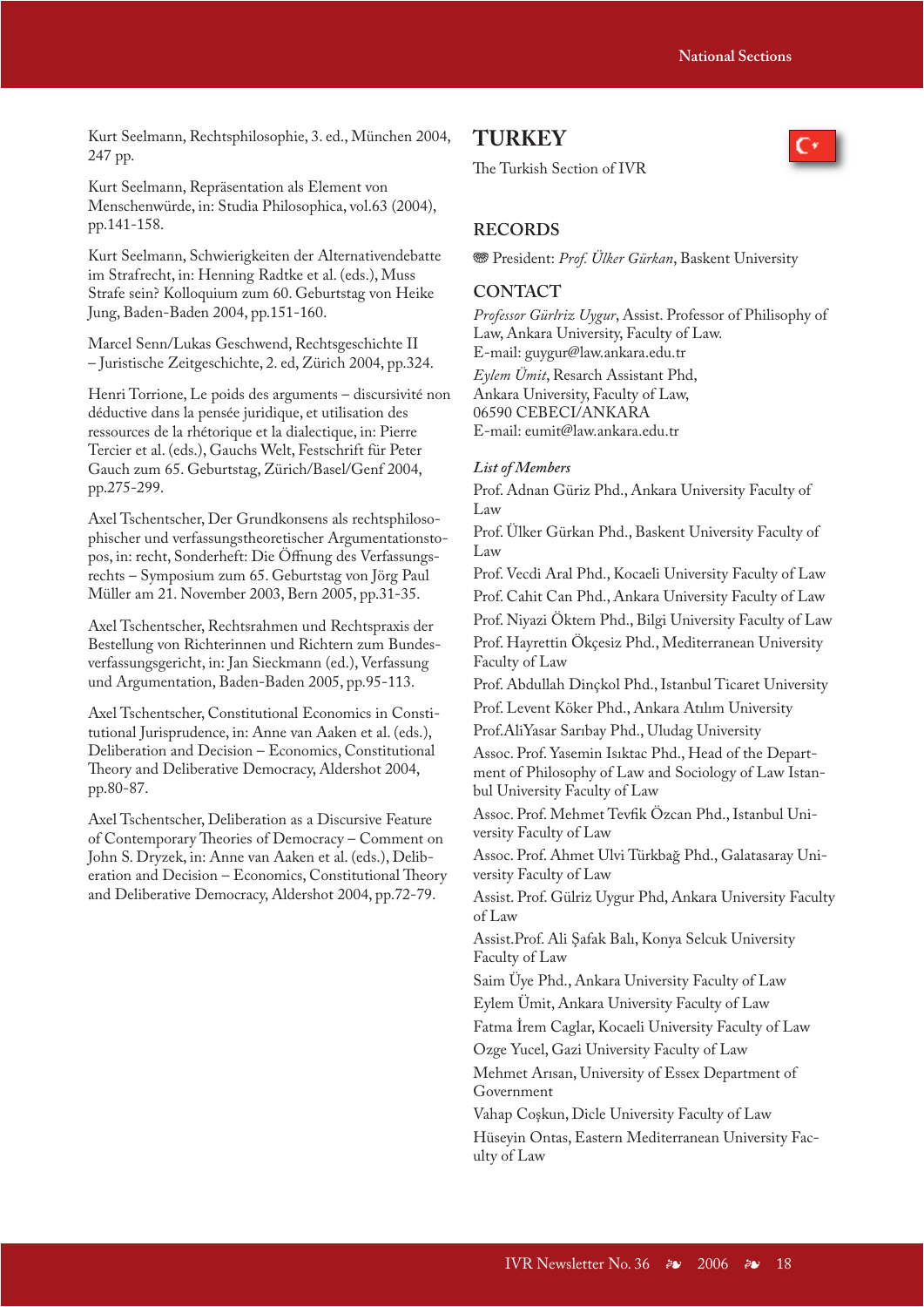Zeynep Üskül, Galatasaray University Faculty of Law Aydan Omur Surlu, İzmir University Faculty of Law Sercan Gürler, İstanbul University Faculty of Law

### **NEWS**

Ankara Bar Association arranged an international congress concerning the philosophy of law in 3-7 January 2006. Turkey section of the IVR and Philosophical Society of Turkey cooperate with the Bar in preparing this event. Among the speakers were Prof. Csaba Varga, Prof. Jean Christophe-Merle, Prof. Georges Saad, Prof.George Fletcher, Prof.Catharine MacKinnon, Prof.Patricia Smith, Prof.Frances Olsen, Prof.Lucinda Finley and Turkish members of the IVR.

### **ANNOUNCEMENTS**

The next conference of the Turkish Section of IVR will take place at Istanbul, September, 2006. The Conference is organized by Prof. Hayrettin Ökcesiz and the general subject is the problems of legal philosophy and sociology of law.

#### *Ankara University*

Course co-ordinators: Prof. Adnan Güriz-Dr.Gülriz Uygur

The course in Philosophy of Law at Law School, Ankara University is two semester and two hours per week for undergraduate students. The course aims to give place the basic problems of philosophy of law connected with the Turkish legal system. Furthermore, we try to devolope and use alternative education methods in this course, like drama.

Course Literature:

Hukuk Felsefesi (The Philosophy of Law) Adnan Güriz, Law, Morality and Freedom, H.L.A.Hart Introduction to Philosophy of Law, J.Coleman-J.G.Murphy

Classical Articles from Aristotle to Dworkin

### *Course Contents*

- The Nature of Law
- Law, Morality and Human Rights
- Conceptions Of Justice
- Conceptions of Liberal Justice ( John Rawls)
- Conceptions of Alternative Justice
- Feminist Justice
- Legal Interpretation

#### *On-going Research*

The Role of Principles in the Relationship Between the Law and the Morality (Gülriz Uygur)

Social Habitus Of Juvenile Delinquency in Urban and Legal Capacity Researches (Eylem Ümit)

Justice And Cultural Pluralism (Fatma İrem Çağlar) Law and Literature (Hüseyin Öntaş)

### *Istanbul University*

Course co-ordinators: Dr. Mehmet Tevfik Ozcan, Associate Professor of the Philosophy and Sociology of Law, Law School, Istanbul University. Istanbul Üniversitesi, Hukuk Fakültesi, 34116, Beyazit, Istanbul, Turkey, E-mail:mtozcan@yahoo.com

#### *Lectures and Courses Delivered*

(Excluding the offices, courses and other academic activities apart from the Philosophy and Sociology of Law)

Hukuk Felsefesi ve Hukuk Sosyolojisi (The Philosophy and Sociology of Law): Third semester mandatory course for undergraduate students of Law School, Istanbul University; that is four hours per week for third semester that includes lectures, quiz and final examination. The course was a sui generis copulation of the two different sciences, decide by academic board, formerly apart, i. e., philosophy of law and sociology of law. According to my point of view, I prefer to divide equally course hours to that the two components and ask different questions according to the contents.

*a. Philosophy of Law* (two hours per week): The course aims to inform undergraduate students on essential problems of philosophy of law, regarding both legitimisation the law ordered political society through rule of law and actual problems and devices of law in action. Assessment Methods: Quiz, examination and paper writing

Course Contents: Philosophy of Law and Jurisprudence or "the Science of Law": that is their interrelationships, aims, objectives and methods. Law and Social Order, which includes classification on legal rules and legal and philosophical conception on "right". The concept of "justice". Natural law from Cicero to John Finnis. Legal positivism and normativism. Legal Realism in United States and Scandinavia.

*b. Sociology of Law* (two hours per week): The course aims to research fundamental problems and institutions of the sociology of law in the modern (i.e. capitalist) society.

Sociology of Law and Jurisprudence, diversity of aims and objectives. The interrelationships between social body and legal system; an overview. Social order and personality, regarding as the personality is by products of culture and body of legal rules. Legal system and social order; that is main characteristics of legally ordered political society, as legitimised by ideology of law. Legal change and social change.

Text books and recommended readings are changing, according to the recent publications in Turkish. For sociology of law the textbook that was written by me recommended: *Hukuk Sosyolojisine Giriş* (Introduction to the Sociology of Law), 2nd imp: Istanbul, Set Pub., 2003, x+227 pp.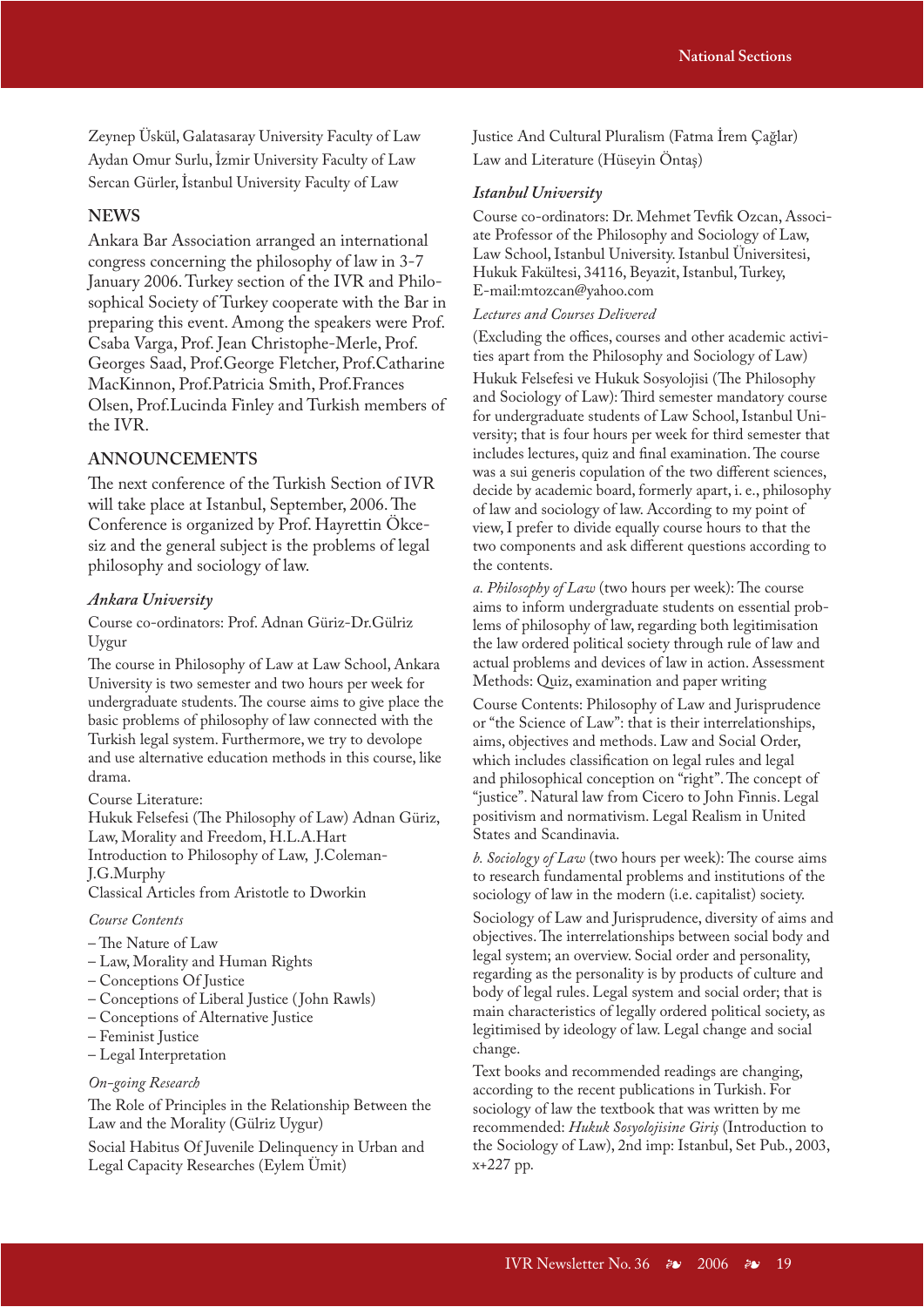#### *Galatasaray University*

Course co-ordinators: *Assoc. Prof. Dr. Ahmet Ulvi TÜRKBAĞ*, Department of Philosophy and Sociology of Law

#### *Recent Publications and On-going Research*

To Demonstrate the Indemonstrable: an Introduction to Ronald Dworkin's Theory of Law

Two Positivisms (Austin and Hart), as a Conception of the Universe and Human Being

#### *Graduate Courses:*

Jurisprudence or General Theory of Law; Introduction to Law or Fundamental Concepts of Public Law ; Philosophy of Law; Sociology of Law

#### *Postgraduate Courses:*

From Rationalism to Postmodernism – The course has two purposes in order to develop a broader outlook with which students can evaluate present and past. General purpose of the course is to introduce two of very important points of history of thoughts. First of them is Seventeenth Century Rationalism which was mainly represented by Descartes, Leibniz and Spinoza and second is the end or negation of orthodox rationalism namely, postmodern thought which has been raised since 1970s. Specific purpose of the course is to explain historical progression. So, participants are able to understand why rationalism was born, raised in seventeenth century and why it falls today.

Cultural Fundaments of Europe and Turkish Identity – Europe and Turks, these two words by only being together,lead to some cultural disquiets. Europe defines itself, with its historical roots and milestones like Hellenic Civilization, Christianity, Renaissance, Reform, Enlightenment and Industrial Revolution etc. From this point of view, on the other hand, Turkish identity, with its roots from Middle Asia to Anatolia, is a completely different story. Can these too much 'distinct' cultures be together? According to Article of Establishing Treaty, EU's aim is to contribute to flourish the cultures of the Member States, while respecting their national and regional diversity. But demands for 'Referendum' and endless discussion about membership of Turkey seem to show that legal reality is very different from historical prejudices and social facts. Therefore, the key question is that whether the two cultures are contrary to one another. So to speak, while Europe has taken the fundamental determinants of its identity, name and religion from the East, could its culture be so distinct from Turkish culture which has interacted with Europe for 1600 years? Possible answers, except the stereotypical ones, for the above questions and issues comprise the main core of the course.

#### *Bilkent University*

#### Course co-ordinator: *Dr. Mehmet Arısan*

For the courses given in the context of psychoanalysis and politics, political subjectivity and political legitimacy, psychoanalytical aspects of political modernisation and legitimacy, Turkish political modernisation.

### *Core texts:*

Giorgio Agamben, Claude Lefort, Max Weber, Jacques Lacan, Slavoj Zizek, Ernesto Laclau, Chantal Mouffe, Carl Schmitt, Juan Linz, Samuel Huntington, S. N. Eisenstadt, Guillermo O'Donnell and Philippe Schmitter, Ergun Ozbudun, Metin Heper, Serif Mardin, Kemal Karpat, Niyazi Berkes, Feroz Ahmad, William Hale, Erik Zurcher

#### *On-going research:*

The Lacanian psychoanalysis, Turkish modernisation and new reflections on the theory of modern political legitimacy.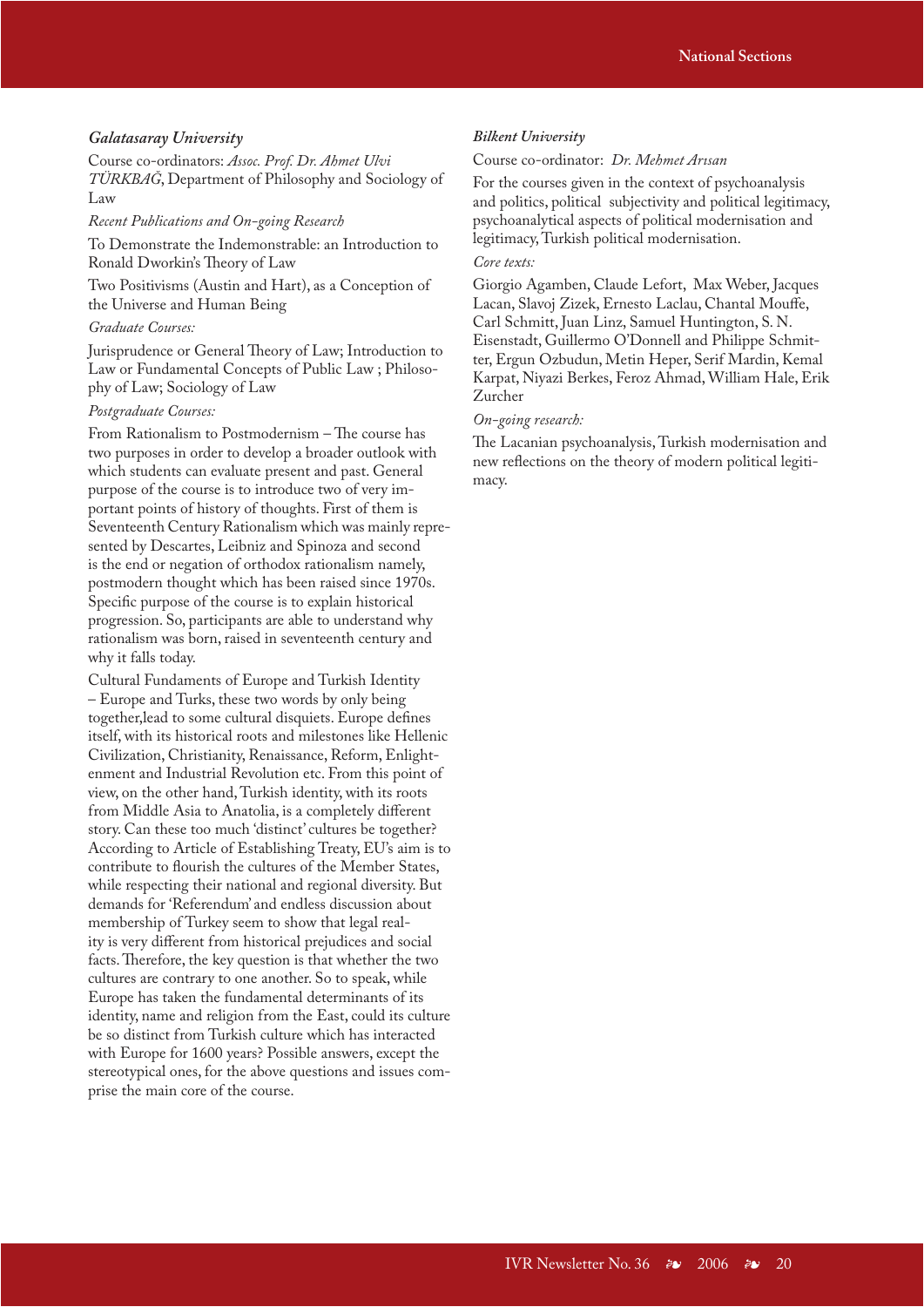### **UNITED STATES**

AMINTAPHIL



### **RECORDS**

- **<sup>35</sup>** President: *Larry May*, Washington University, St. Louis. Phone: Phone: +1 314 935-6614 Email: larrymay@artsci.wustl.edu
- **<sup>886</sup>** Vice President: *Carol Gould*, George Mason University Phone: +1 703-993-4510 Email: cgould@gmu.edu
- **<sup>35</sup>** Executive Director: *Bruce Landesman*, University of Utah. Phone: +1 801 581-8361. Email: Bruce.Landesman@philosophy.utah.edu Fax: +1 801 585-5195
- **<sup>®</sup> Executive Committee:**

*Larry May*, Philosophy, Washington University, President *Carol Gould*, Philosophy, George Mason University, Vice President

*Robert Moffat*, Law, University of Florida, Past President

*Bruce Landesman*, Philosophy, University of Utah, Executive Secretary

*David Reidy*, Philosophy, University of Tennessee, Program Committee Chair

*Richard Nunan*, Philosophy, College of Charleston, Nominations Committee Chair

*Mortimer Sellers*, Law, University of Baltimore, Publications Committee Chair

*Burton Leiser,* Philosophy, Pace University, IVR Representative

*Leslie Francis*, Philosophy, University of Utah, Nominated IVR Representative

*Helen Stacy*, Law, Stanford University, Member at Large

*Joan McGregor*, Philosophy, Arizona State University, Member at Large

### **CONTACT**

Bruce Landesman, University of Utah Phone: +1 801 581-8361 Email: Bruce.Landesman@mail.hum.utah.edu Fax: +1 801 585-5195

Web Page: http://www.philosophy.utah.edu/AMINTAPHIL/

### **ANNOUNCEMENTS**

The next AMINTAPHIL conference will be held on the campus of Washington University, St. Louis, Missouri from Nov.  $2 - 5$ , 2006. The topic is "Coercion, Justice and Democracy". A list of sub-topics for the meeting is included below.

AMINTAPHIL meetings are conducted in an unusual way. Everyone who attends writes either a principal paper on the general topic or a commentary on one or more of the principal papers. The papers and commentaries are circulated in advance. Papers are grouped into sub-topics for specific sessions and discussed. Those who attend are expected to have read the submissions and no papers are read at the meeting. The focus is on discussion and dialogue.

Non-AMINTAPHIL members of IVR are welcome to attend our meetings. Please contact Bruce Landesman at Bruce.Landesman@mail.hum.utah.edu for additional information.

Further information on AMINTAPHIL, including our fall newsletter, can be found at http://www.philosophy. utah.edu/AMINTAPHIL/. Our winter/spring newsletter will be distributed shortly. AMINTAPHIL application forms can be found on our web page and in our newsletter.

#### *Recent Publications*

*Order in a Divided World*, edited by David A. Reidy and Mortimer N.S. Sellers is the volume from our 2002 meeting. It has been published by Rowman and Littlefield Publishers, Inc., Lanham, MD, USA. It may be ordered online for a 15% discount at www.rowmanlittlefield.com.

The Publication of the volume from our 2004 meeting on is in process. It is entitled *Intervention, Terrorism, and Torture: Contemporary Challenges to Just War Theory*. The editor is Steven Lee, Hobart and William Smith Colleges.

Here are additional recent and forthcoming publication by our members:

Carol Gould, *Globalizing Rights*, Cambridge University Press, 2004.

Virginia Held, The Ethics of Care: Personal, Political and *Global*, Oxford University Press, 2005.

Lawrence Houlgate, *Children's Rights, State Intervention, Custody and Divorce: Contradictions in Ethics and Family*  Law, The Edwin Mellen Press, Lewiston, NY, 2005.

Larry May, *Crimes Against Humanity: A Normative Account*, Cambridge University Press, 2005.

David Reidy, *On The Philosophy of Law*, Wadsworth, to be published March 2006.

David Reidy and Rex Martin, *Rawls's Law of Peoples: A Realistic Utopia?*, Blackwell, to be published March 2006.

*Here is the list of sub-topics for our November, 2006 meeting in St. Louis:*

Program Outline, AMINTAPHIL, St. Louis, Oct. 26 – 29, 2006. Coercion, Justice and Democracy

**I. General Conceptual Issues.**

- **II. Evaluative Conceptual Issues.**
- **III. Normative Issues Theoretical.**
- **IV. Normative Issues Applied.**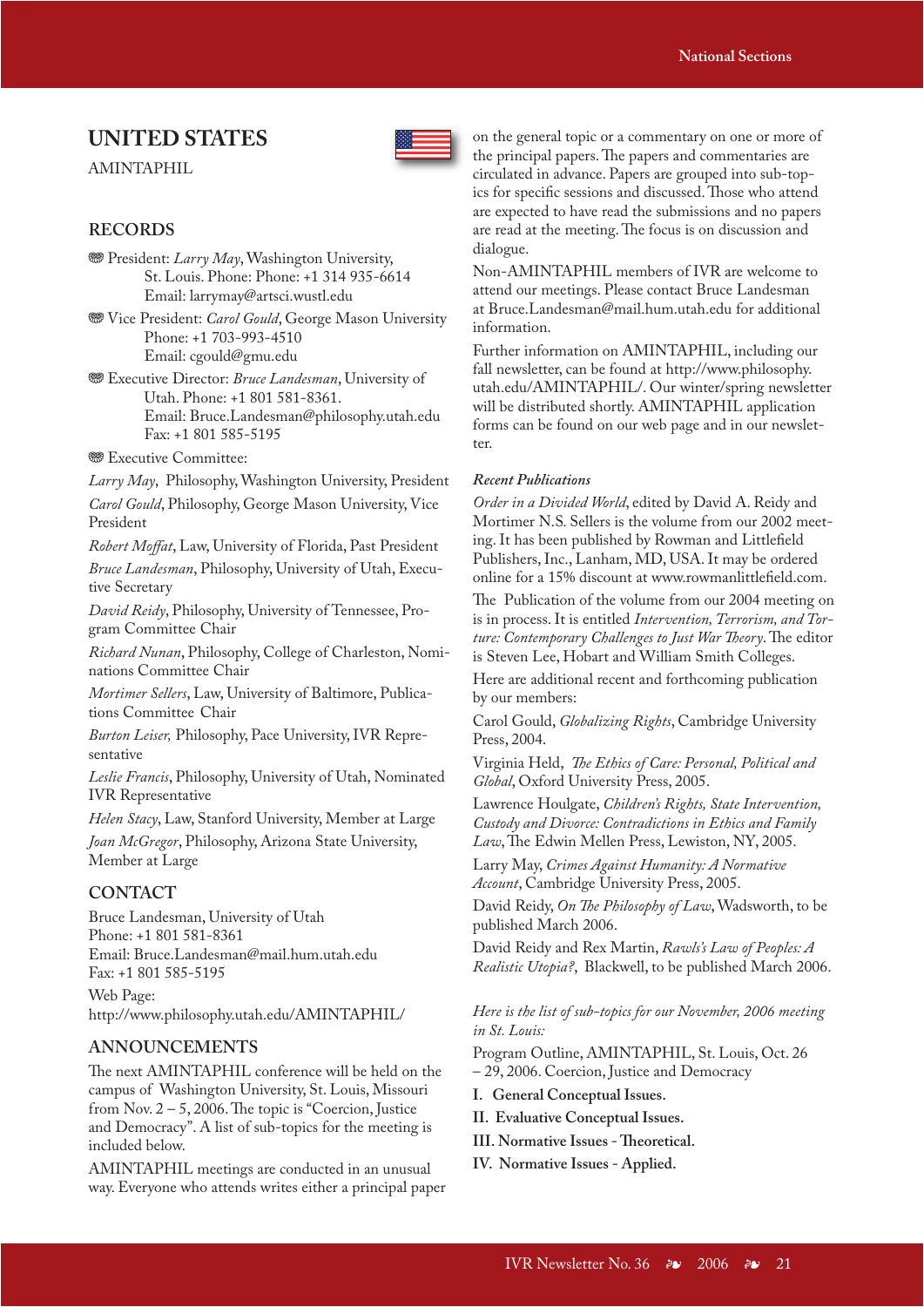- **I. General Conceptual Issues**
- A. What is Coercion? Moralized vs. Nonmoralized Accounts.
- B. Coercion by the State.
- C. Coercion by Groups (corporations, cultural or religious groups, advocacy and nongovernmental organizations, etc.).
- D. Coercion by Individuals.
- E. Coercion and Context: Domestic vs. International.

#### **II. Evaluative Conceptual Issues**

- A. Conceptualizing/Mapping the Moral Issue(s).
- *1. Coercion: The Right and The Good.*
- *2. Coercion: Substantive Values and Procedural Values.*
- B. Particular Evaluative Concepts Relevant to the Moral Assessment of Coercion: Justice, Democracy, Common Good, Freedom, Equality, Fraternity, Reciprocity, Respect, Rights, Constitutionalism, Tolerance, Paternalism, Virtue, Republicanism, Legitimacy, Consent, Rule of Law, Neutrality, Self-Determination, Obligation.

### **III. Normative Issues - Theoretical**

A. The Domestic Context.

*1. When and Why is Coercive State Action vis a vis Citizens Morally Permissible?*

a. Democratic States;

b. Nondemocratic States;

c. Civil Disobedience, Resistance and Rebellion

*2. When and Why is Coercive Action by Nonstate Actors Morally Permissible?*

a. Groups as Actors;

b. Individuals as Actors;

c. Disobedience, Resistance, etc.

B. The International Context

*1. When and Why is Coercive State Action vis a vis Other States Morally Permissible?*

a. International Organizations as Actors and Other Multilateral Actions;

b. Unilateral State Action;

c. Disobedience, Resistance, etc.

*2. When and Why is Coercive Action Against States by Nonstate Actors Morally Permissible?*

a. Nongovernmental Organizations and Advocacy Groups as Actors;

b. Commercial Corporations as actors;

c. Other Groups (Militias, Organized Populations, etc.) as Actors;

d. Disobedience, Resistance, etc.

C. Theoretical Frameworks: Past and Present.

*1. What can we learn from the theoretical treatment of these issues by: Augustine, Aquinas, Grotius, Pufendorf, Hobbes,* 

*Wolff, Locke, Vattel, Rousseau, Kant, Hegel, Marx, Mill, Dewey, Rawls, Walzer, Nozick, Dworkin, Simmons, Sandel, Buchanan, Edmundson, Young, Richardson, et al.*

#### **IV. Normative Issues – Applied.**

- A. The Domestic Case: Democratic and Nondemocratic Contexts.
- *1. Coercive State Action.*
- a. Criminal Law and Punishment
- b. Military Conscription
- c. Taxation, Public Goods and Redistribution
- d. Property Rights, Regulation and Eminent Domain
- e. Compulsory Education
- f. Vaccinations, Quarantine and Public Health
- g. Police, Security and Law Enforcement
- h. Adjudication and Judicial Review
- i. Other: Marriage law, Contract law, etc.
- *2. Coercion by Nonstate Actors.*
- a. Spouses, Parents and Family
- b. Churches and Clergy
- c. Private Schools and Teachers
- d. Property Owners and Commercial Corporations
- e. Other groups: unions, political parties, advocacy groups, hospitals, etc.
- f. Other individuals: employers, physicians, pharmacists, males, etc.
- B. The International Case

*1. Coercion by States through International Organizations and Multilateral Action*

a. UN Security Council and United Nations Generally

b. World Bank and IMF

- c. WTO
- d. NAFTA, CAFTA, EC and other trade associations

e. EU, ASEAN and other multifaceted regional federations and associations

- f. NATO and other military alliances
- g. Coalitions of the Willing
- *2. Unilateral Coercion by States*
- a. War, Sanctions and Other Interventions
- b. Borders, Deportation and Immigration Control
- c. Hegemony and Imperialism
- *3. Coercion and Nonstate Actors*
- a. Corporations and the Global Economy
- b. Nonstate Militias and Terrorism
- c. Nongovernmental Organizations and Advocacy

Groups – Amnesty, Human Rights Watch, EarthFirst, GreenPeace, PETA, antiglobalization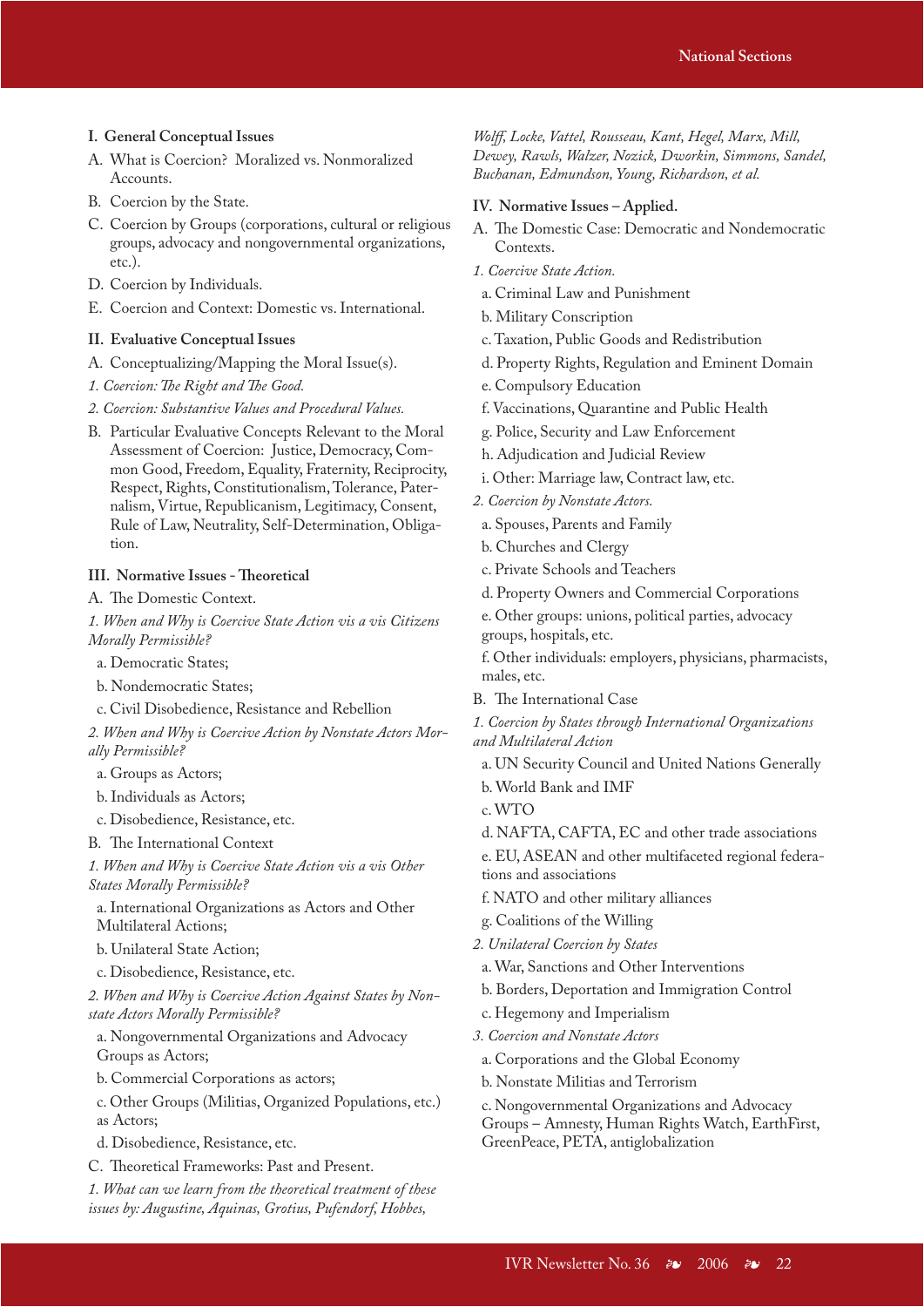### Conference Announcement:

### **Graphic and Visual Representations of Evidence and Inference in Legal Settings**

*Cardozo Law School New York City (Manhattan) January 28-29, 2007* 

http://tillerstillers.blogspot.com/2006/03/conference-announcement-graphic-and.html

### **Description of conference:**

One of the largest problems faced by crime investigators, litigators, paralegals, judges, triers of fact, and other actors interested in disputes about factual questions in legal settings is the sheer mass of available evidence in many cases. It is often difficult to remember, retrieve, and interpret evidential information, so that patterns, relations, and inconsistencies often go unnoticed. Tools that support the storage, retrieval, and interpretation of masses of evidence could therefore be of great use.

Psychological studies have shown that people's ability to remember, retrieve, and interpret information is greatly enhanced if they organize information in a way that is meaningful to them. Scholars of the law of evidence have long suggested that graphical representations of evidential arguments and inferences could support humans in making sense of masses of evidence. As early as 1913, John Henry Wigmore claimed that his charting method promoted rational thinking about legal evidence. While Wigmore had only pencil and paper to draw his cumbersome graphs, today the computer could make his ideas practically feasible for everyone. Software could be used to draw graphical representations of arguments and inferences about masses of evidence. Moreover, such software could be combined with existing database, document management, and search technology so that collections of evidentiary documents could be stored and retrieved in terms of the user's thinking about a case. Such software would also facilitate transfer of case files to others by increasing the transparency of the files, so that subsequent investigators, prosecutors, and fact finders could gain a quicker and better understanding of the case.

Such software is currently being investigated for use in various domains. Argument visualization software has been designed, for instance, to support the teaching of scientific reasoning or critical thinking skills (Belvedere, Reasonable, Araucaria, Convince Me), to support intelligence analysis, and to facilitate individual or collaborative problem solving (Questmap, SEAS). Moreover, current artificial intelligence research offers precise accounts of evidential reasoning and thus provides a clear semantics of graphical notations as well as ways to compute with them.

In the legal domain, fact investigators and litigators increasingly use software that supports the storage and retrieval of information in terms of conceptual and relational networks (Holmes 2, Analyst's Notebook). However, as yet, such tools offer little or no support for the structuring of human thinking about thus stored information. This software allows users to store evidentiary data in terms of events, objects, actors, and the relations among these things,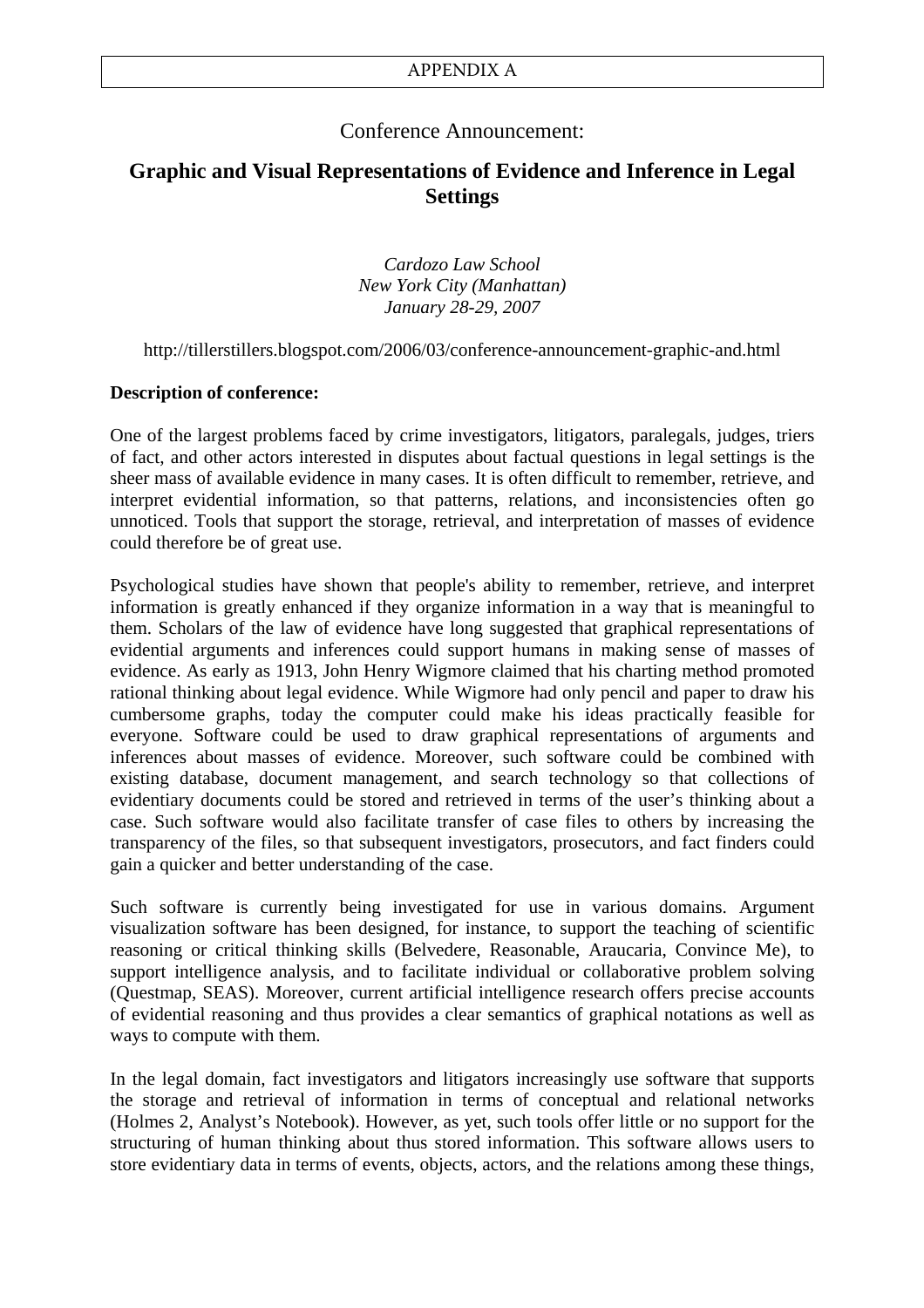but it does not allow users to represent how such data support or undermine hypotheses about what has happened.

This interdisciplinary conference brings together scholars and practitioners from such fields as law, philosophy, computer science, artificial intelligence, cognitive psychology, and linguistics who are interested in the graphic visualization of legal evidentiary inference and its support by software tools. The following issues will be addressed:

- Current and new graphical means to visualize factual inference and proof
- Semantics of such graphical notations: what are the underlying theories of evidential reasoning? (jurisprudential, philosophical, psychological, rhetorical, logical, or mathematical)
- Which software tools for graphical representations of factual inference and proof are currently available or being developed?
- What are the potential contexts for the use of such software and what are the potential benefits of such software? (crime investigation, litigation, trial, law teaching, etc.)
- To what extent can graphic representation of evidential arguments support the automatic evaluation of hypotheses?
- How can current insights about human-computer interaction be exploited to increase the usefulness of such software? (e.g., how can visual complexity created by the size of the available mass of evidence be managed?)
- Are empirical results available on usability and effects of use of charting methods (whether manual or digital) in legal or other contexts?
- What are the practical constraints faced by crime investigators or legal professionals who want to use such software?

### **Conference officials:**

Peter Tillers (Cardozo Law School): Conference chair e-mail address: [peter@tillers.net](mailto:peter@tillers.net) Henry Prakken (Universiteit Utrecht / University of Groningen): Program chair e-mail address: [henry@cs.uu.nl](mailto:henry@cs.uu.nl)

Thomas D. Cobb (University of Washington, Seattle): Deputy program chair e-mail address: [tomcobb@u.washington.edu](mailto:tomcobb@u.washington.edu)

### **Panelists:**

- [Thomas D. Cobb](http://www.law.washington.edu/Faculty/Cobb/) (University of Washington School of Law)
- [Philip Dawid](http://www.homepages.ucl.ac.uk/%7Eucak06d/) (U. College London)
- [Neal Feigenson](http://law.quinnipiac.edu/x541.xml) (Quinnipiac University School of Law)
- [Branden Fitelson](http://fitelson.org/) (U. of California at Berkeley)
- [Tim van Gelder](http://www.arts.unimelb.edu.au/%7Etgelder/) (U. of Melbourne)

• [Thomas F. Gordon](http://www.fokus.fhg.de/home) (FOKUS [Frauenhofer Institut fuer Offene Kommunikationssysteme]); [web log](http://www.tfgordon.de/)

- [John Josephson](http://www.cse.ohio-state.edu/%7Ejj/) (Ohio State University)
- [Marc Lauritsen](http://www.capstonepractice.com/) (CEO, Capstone Practice Systems)
- [Richard Lempert](http://cgi2.www.law.umich.edu/_FacultyBioPage/facultybiopagenew.asp?ID=159) (U. of Michigan Law School & National Science Foundation)
- [Ronald P. Loui](http://www.cse.wustl.edu/%7Eloui/) (Washington University, St. Louis; Computer Science)
- [Jennifer Mnookin](http://www.law.ucla.edu/home/index.asp?page=1924) (UCLA School of Law)
- [Dale Nance](http://lawwww.cwru.edu/faculty/faculty_detail.asp?adj=0&id=138) (Case School of Law)
- [Andrew Palmer](http://www.law.unimelb.edu.au/db/profile/academic.cfm?username=Andrew%20Palmer) (U. of Melbourne, Law)(unconfirmed)
- [Priit Parmakson](http://www.tlu.ee/%7Epriitp/) (Tallinn University, Tallinn, Estonia)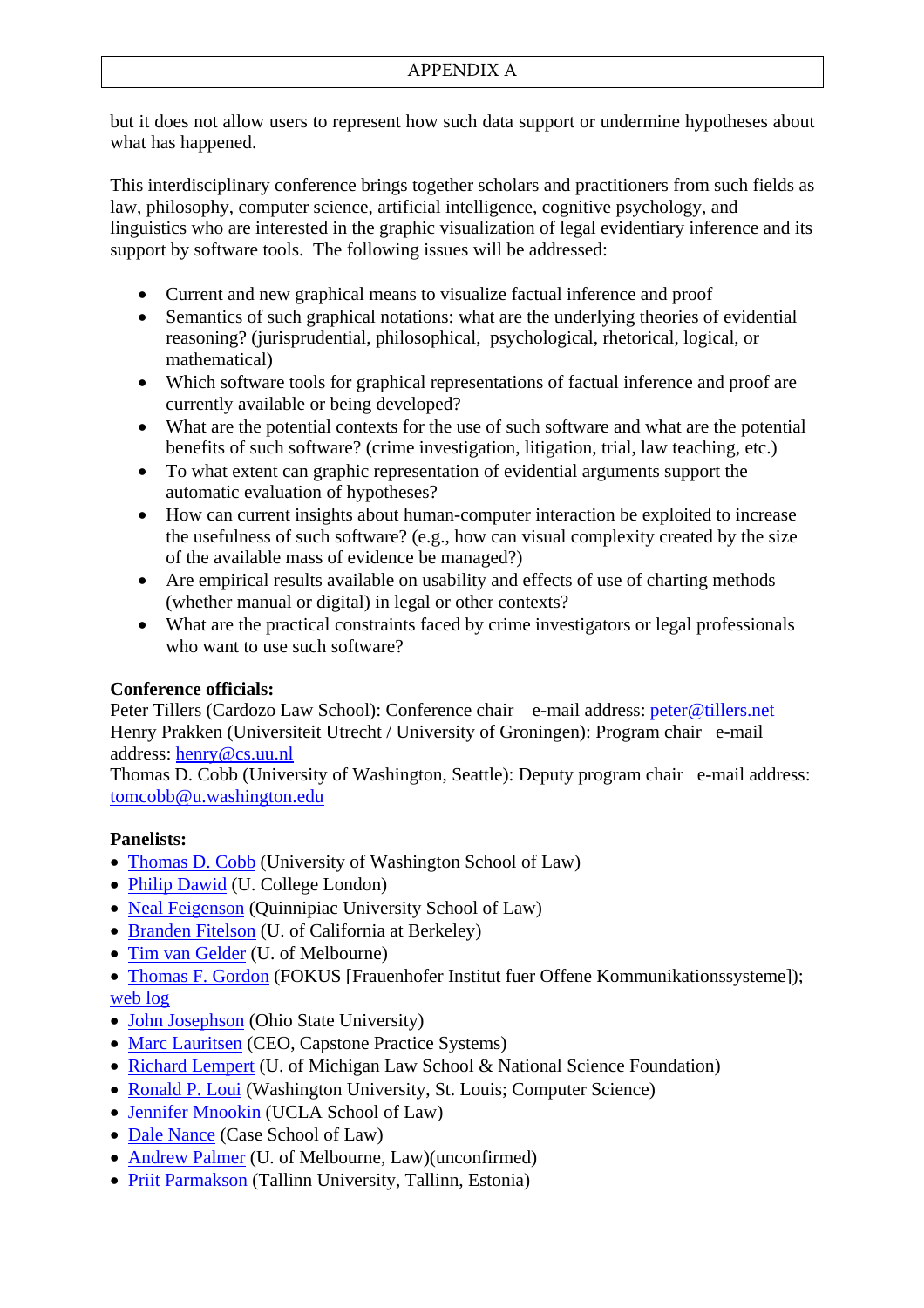- [John L. Pollock](http://www.u.arizona.edu/%7Epollock/) (U. of Arizona)
- [Henry Prakken](http://www.cs.uu.nl/people/henry/) (Utrecht University & U. Groningen)
- [Chris Reed](http://www.computing.dundee.ac.uk/staff/creed/) (U. of Dundee)
- [Burkhard Schafer](http://www.law.ed.ac.uk/staff/burkhardschafer.asp) (U. of Edinburgh, Law School)
- [David Schum](http://www.gmu.edu/departments/seor/faculty/schum.html) (George Mason U.)
- [Richard Sherwin](http://www.nyls.edu/pages/400.asp) (New York Law School)
- [Samuel Solomon](http://www.doar.com/) (CEO of DOAR, Inc.)
- [Peter Tillers](http://tillers.net/) (Cardozo Law School, Yeshiva University)
- [William Twining](http://www.ucl.ac.uk/laws/academics/profiles/index.shtml?twining) (U. College London, Law Faculty & U. of Miami, School of Law)
- [Bart Verheij](http://www.ai.rug.nl/%7Everheij/) (U. Groningen, Dept. of Artificial Intelligence; ALICE Institute)
- [Vern Walker](http://people.hofstra.edu/faculty/vern_r_walker/Index.htm) (Hofstra U. School of Law)
- [Douglas Walton](http://io.uwinnipeg.ca/%7Ewalton/) (U. of Winnipeg)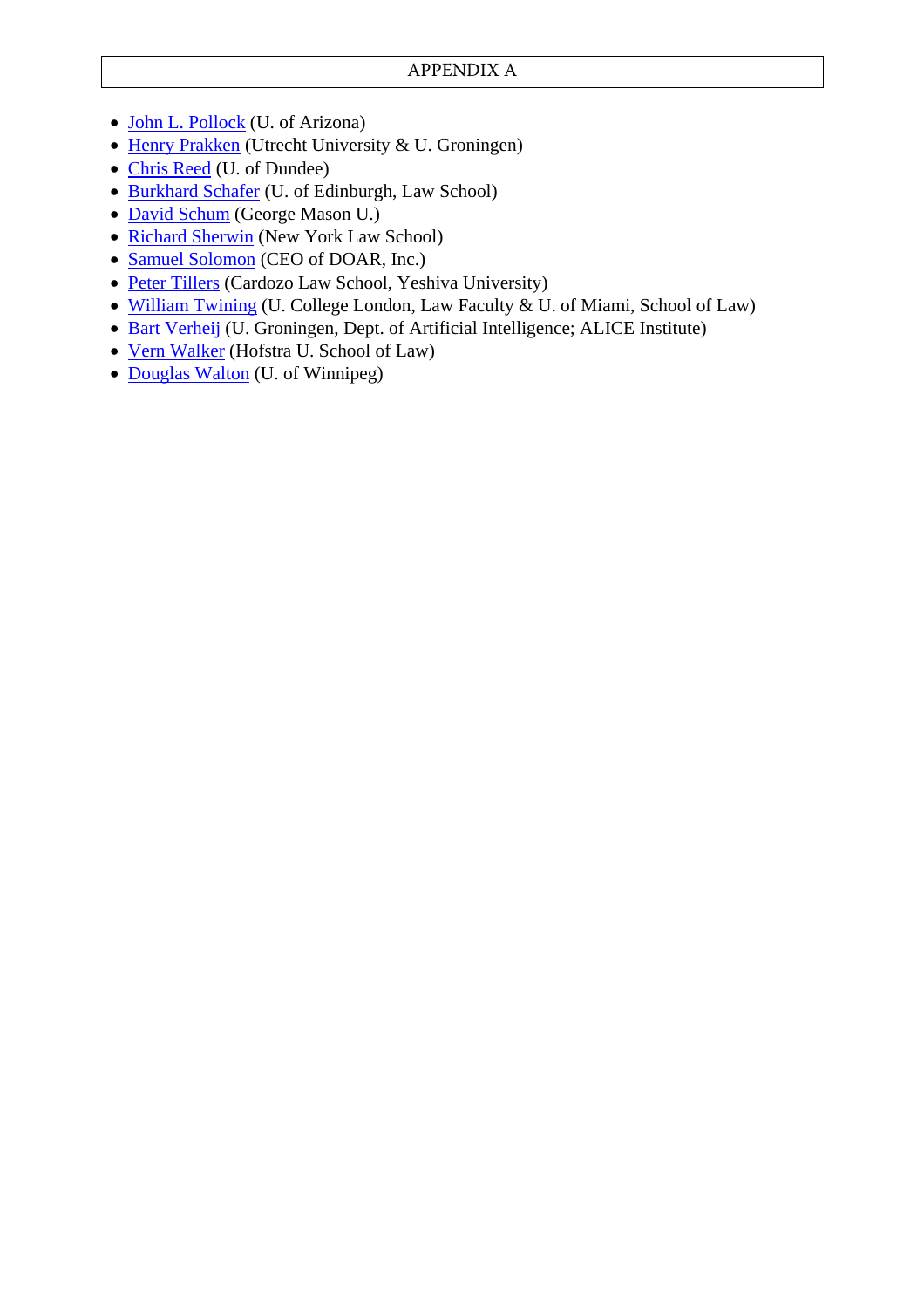Association for Legal Philosophy of the Netherlands

# **Conference on the Possibility of Intercultural Law**

9-10 June 2006 Conference Center Kaap Doorn, Driebergen/Zeist, The Netherlands

The Association for Legal Philosophy of the Netherlands organises an international conference on The Possibility of Intercultural Law on 9th and 10th June 2006. The conference will focus on epistemological aspects of interlegality (Friday, 9th June) and on the relationship between intercultural law, religion, democracy and rule of law (Saturday, 10th June). Keynote speakers will be Patrick H. Glenn, Jaap van Brakel, Tariq Ramadan and Anton Zijderveld. On Friday the discussion will start with replies from Roland Pierik, Hendrik Pinxten, Marc Loth and Wim Staat. The texts of the keynote speakers will be available beforehand. The program and information for registration can be found at

**http://www.verenigingrechtsfilosofie.nl/**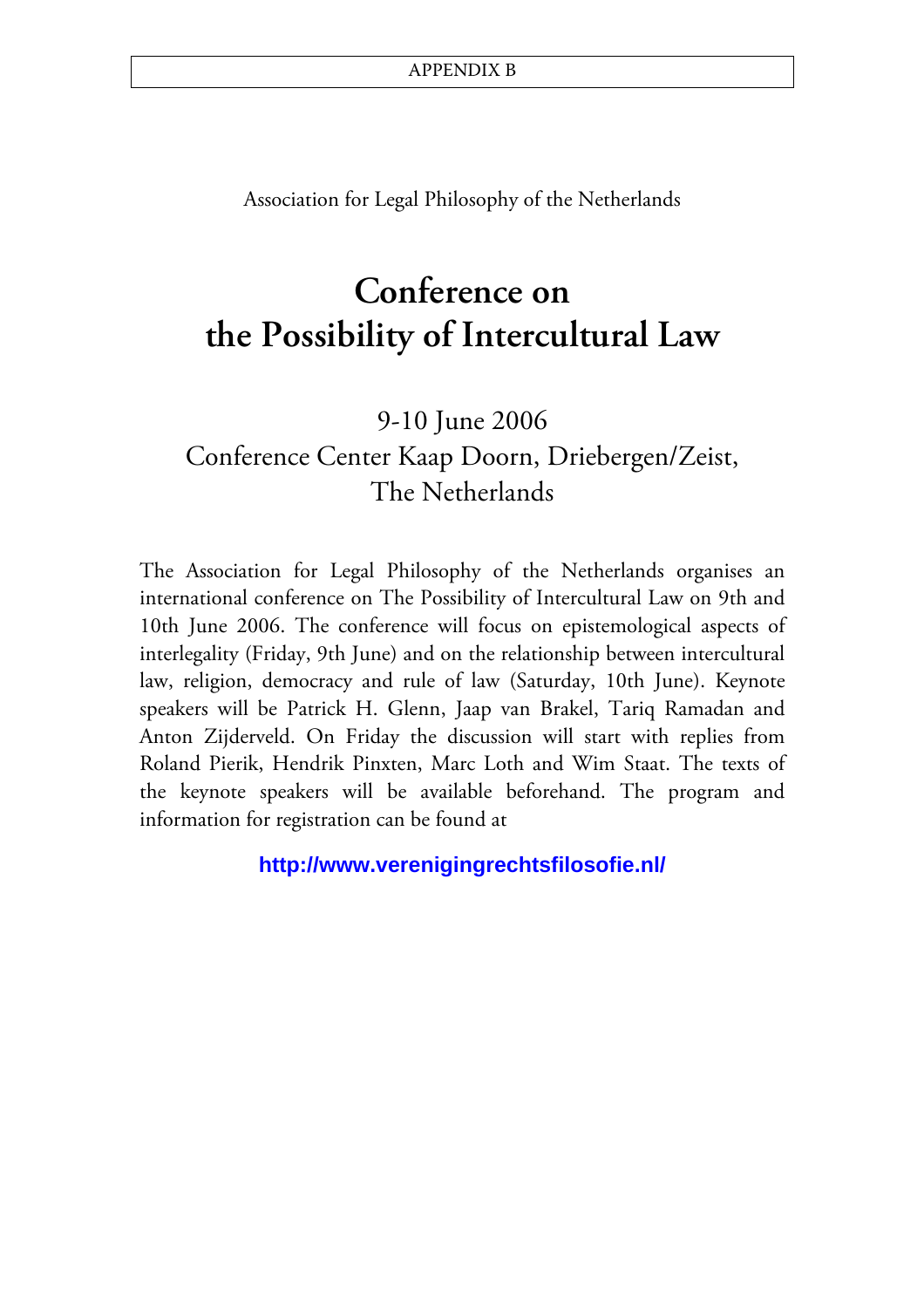### APPENDIX C

### FIRST CALL FOR PARTICIPATION

# DEON2006

# Eighth International Workshop on Deontic Logic in Computer Science

*Special Topic: Artificial Normative Systems* 

Utrecht, The Netherlands

12, 13, and 14 July 2006

<http://www.cs.uu.nl/deon2006/>

Early registration deadline: June 1st, 2006

The biennial DEON workshops are designed to promote cooperation among scholars across disciplines who are interested in deontic logic and its use in computer science. These workshops traditionally support research linking the formal-logical study of normative concepts and normative systems with computer science, artificial intelligence, philosophy, organisation theory and law. In addition to these general themes, DEON2006 features a special topic: *Artificial Normative Systems* 

There have been seven previous DEON workshops: Amsterdam (1991), Oslo (1994), Sesimbra (1996), Bologna (1998), Toulouse (2000), London (2002), and Madeira (2004). Selected papers from each of these workshops have been published internationally.

### **WORKSHOP VENUE:**

The eighth DEON workshop will be held in Utrecht, the fourth largest city of the Netherlands, organised by the Department of Information and Computing Sciences of Utrecht University. The conference venue is located at the heart of Utrecht's attractive historic centre.

### **INVITED SPEAKERS:**

- Jose Carmo (Madeira)
- Frank Dignum (Utrecht)
- Paolo Petta (Vienna)